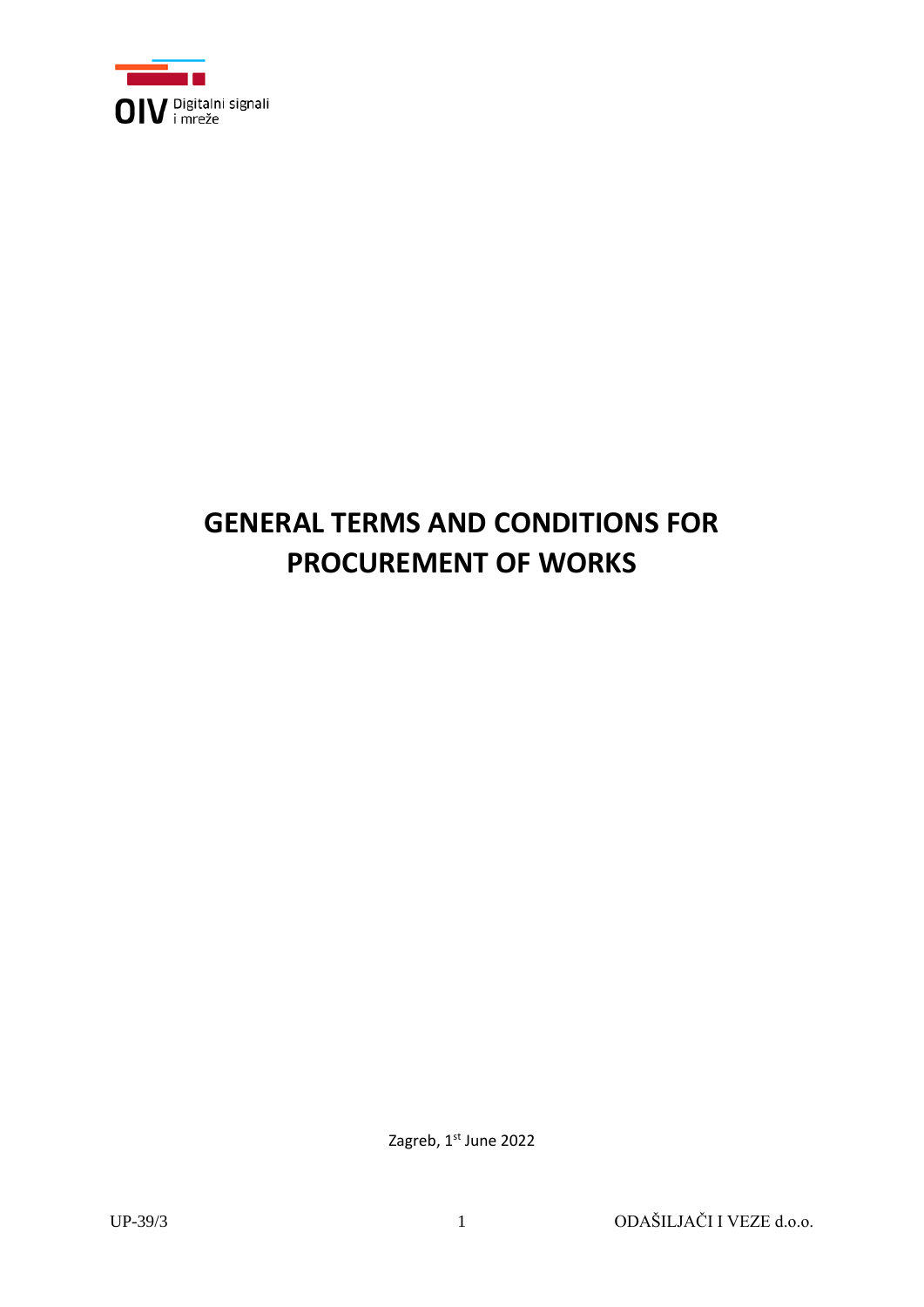# Content

| ı.        |                                                                                |
|-----------|--------------------------------------------------------------------------------|
| Н.        |                                                                                |
| Ш.        |                                                                                |
| IV.       |                                                                                |
| V.        |                                                                                |
| VI.       |                                                                                |
| VII.      |                                                                                |
| VIII.     |                                                                                |
| IX.       |                                                                                |
| Х.        |                                                                                |
| XI.       |                                                                                |
| XII.      |                                                                                |
| XIII.     | OCCUPATIONAL HEALTH AND SAFETY MEASURES AND FIRE PROTECTION MEASURES  13       |
| XIV.      |                                                                                |
| XV.       |                                                                                |
| XVI.      |                                                                                |
| XVII.     |                                                                                |
| XVIII.    | SURPLUS AND SHORTAGE OF WORKS, SUBSEQUENT AND UNFORSEEN WORKS 16               |
| XIX.      |                                                                                |
| XX.       |                                                                                |
| XXI.      |                                                                                |
| XXII.     | QUALITY CONTROL, REMEDIATION OF DEFECTS AND HANDOVER OF THE COMPLETED WORKS 18 |
| XXIII.    |                                                                                |
| XXIV.     |                                                                                |
| XXV.      |                                                                                |
| XXVI.     |                                                                                |
| XXVII.    |                                                                                |
| XXVIII.   |                                                                                |
| XXIX.     |                                                                                |
| XXX.      |                                                                                |
| XXXI.     |                                                                                |
| XXXII.    |                                                                                |
| XXXIII.   |                                                                                |
| XXXIV.    |                                                                                |
| XXXV.     |                                                                                |
| XXXVI.    |                                                                                |
| XXXVII.   |                                                                                |
| $UP-39/3$ | ODAŠILJAČI I VEZE d.o.o.<br>$\overline{2}$                                     |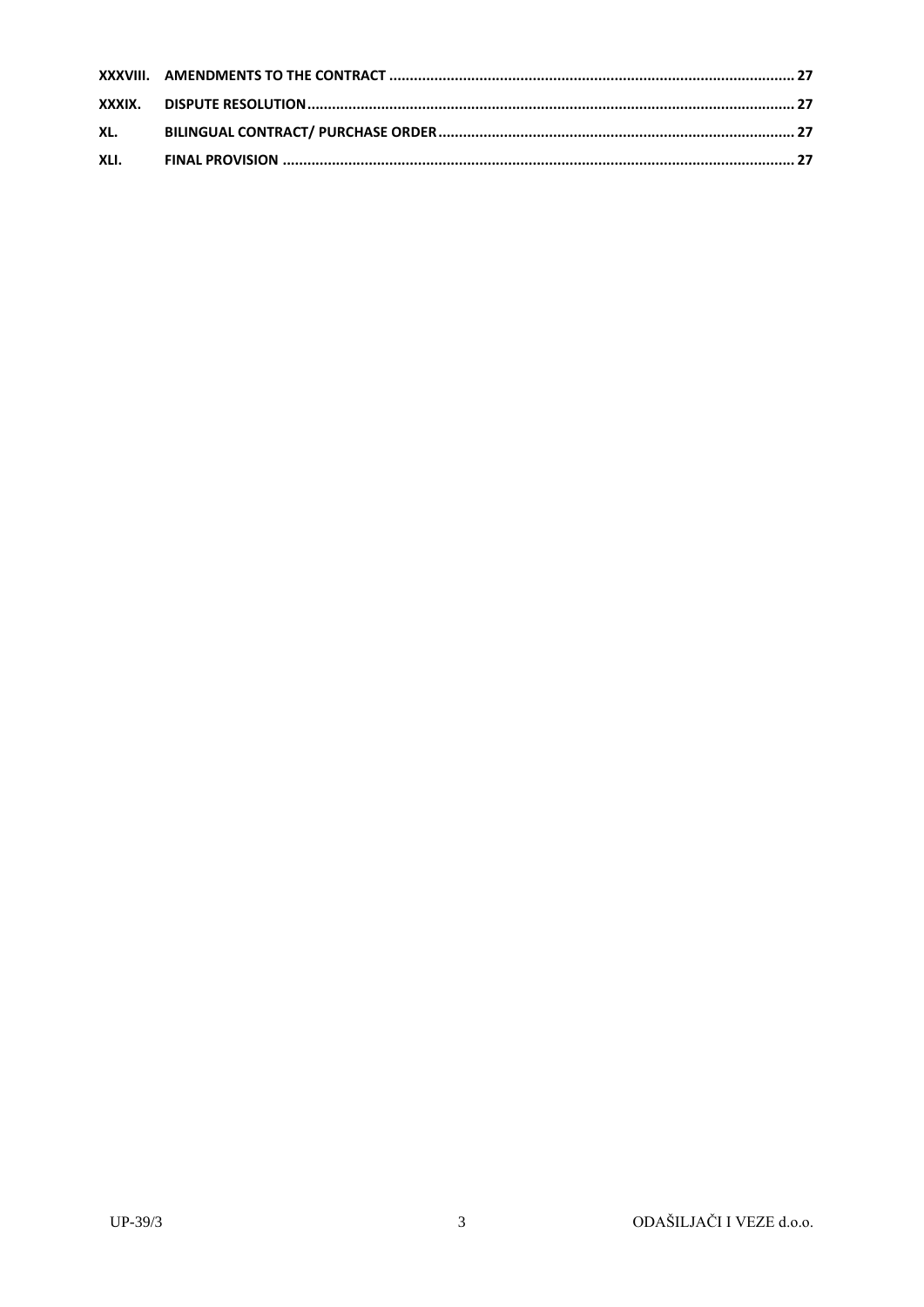These General Terms and Conditions (hereinafter referred to as: GTC) shall apply to every procurement of works and shall contain general terms and conditions under which the company Odašiljači i veze d.o.o. (hereinafter referred to as: OIV) procures works based on a contract/purchase order, unless otherwise agreed, in writing, by the Contracting Parties.

Any terms and conditions derogating from the terms and conditions herein, or from general terms and conditions of the counterparty, shall apply only if explicitly agreed upon, in written form, by OIV.

By accepting a purchase order or by signing a contract, these GTC shall become an integral part thereof.

If there is any discrepancy between provisions of the contract/purchase order and provisions herein, provisions set forth in the contract/purchase order shall prevail.

# <span id="page-3-0"></span>**I. REQUEST FOR PROPOSAL**

- 1.1. Depending on the subject matter, type and complexity of the procurement procedure, when submitting a request for proposals and/or procurement documentation, OIV shall refer to general terms and conditions herein, and provide a Bidder, along with the request, with a blank contract, i.e., a blank framework agreement.
- 1.2. When submitting a request for proposal, OiV shall refer to general terms and conditions herein. Depending on the complexity and type of procurement subject matter, OIV may also, in its request for proposal, set out different terms and conditions.

# <span id="page-3-1"></span>**II. PROCUREMENT DOCUMENTATION**

- 2.1. In its Procurement Documentation (hereinafter referred to as: PD), OIV shall specify terms and conditions for specific procurement in relation to: the form and content of the bid, bid validity period, bid price, method and terms of payment, type, instruments and conditions of guarantee, bid selection criteria, technical specifications (description of the procurement subject), location and time of a bid opening procedure, the possibility of Bidders' authorised representatives being present at bid opening procedure and evidence which Bidders are obliged to provide, along with their bid, to demonstrate they meet the capacity criteria.
- 2.2. Terms and conditions specified in the procurement documentation shall not be modified and are binding for all parties in the procurement procedure.
- 2.3. PD may contain a blank contract or framework agreement, in which case they shall constitute an integral part thereof.
- 2.4. Where OIV, in specific procurement procedures, envisages different rules than those specified in the general terms and conditions herein, OIV shall specify the differences in the procurement documentation.

#### <span id="page-3-2"></span>**III. BID**

- 3.1. A submission of a bid shall be construed as acceptance of these GTC. A bid is a declaration of intent, in written form, to carry out works in line with OIV's terms and conditions and it shall contain all relevant elements of a contract.
- 3.2. All bids shall be prepared without any costs and fees charged.
- 3.3. Within the deadline for submission of bids, the Bidder may modify its bid or decide to withdraw it.
- 3.4. By submitting a bid to OIV, a Bidder guarantees that it is authorized to perform the type of works for which the bid is submitted, that it possesses sufficient material and human resources, machinery, etc. for unfrustrated and uninterrupted performance of the tendered works.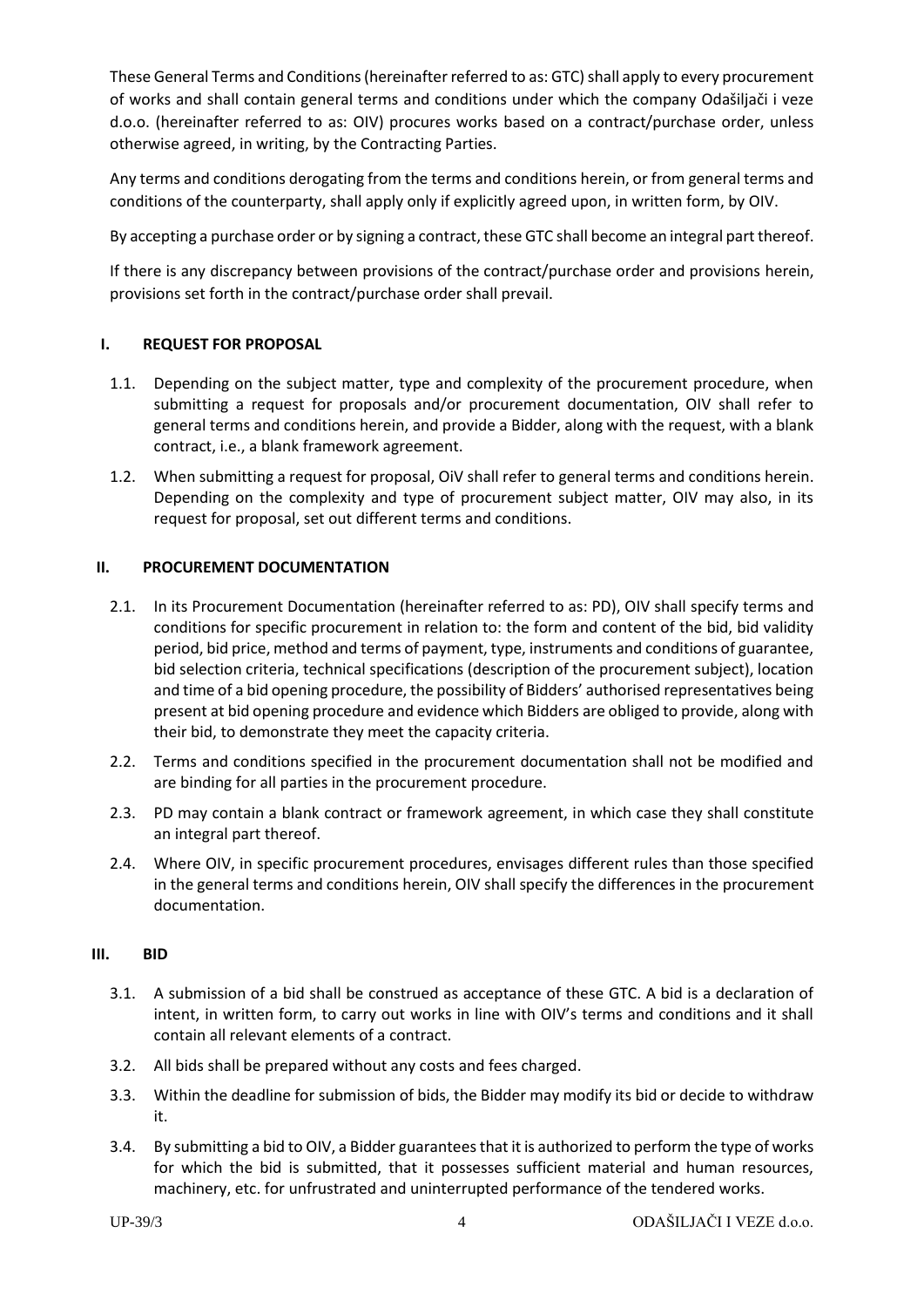- <span id="page-4-1"></span>3.5. If the Bidder, during the bid preparation, had noticed omissions or ambiguities in OIV's requirements, including in the bill of quantities (item descriptions, missing items, incorrect units of measure, etc.), these omissions or ambiguities shall be clarified before the bid is submitted. If the Bidder establishes on the basis of the factual situation, proposed materials or its work experience that a certain version in the type of materials or works in terms of better quality of works would be more favourable, then such materials or works shall be described and clarified in detail with OIV prior to submitting the bid.
- <span id="page-4-2"></span>3.6. The Bidder is obliged to examine the PD and related documentation and after conducting an onsite visit, if provided for by the PD, to submit to OIV in writing all detected deficiencies or ambiguities or defects in the description of individual items in the bill of quantities or doubts related to performance of works. The Bidder shall duly inform OIV/OIV's representative in writing of any omissions or deficiencies detected at the construction site, which would be established by conducting an on-site visit. Subsequent comments made by the Contractor shall not be accepted.
- <span id="page-4-3"></span>3.7. The Bidder is obliged to thoroughly examine the relevant construction site i.e. the building where it is necessary to carry out the works as stipulated in the bill of quantities, examine the possibility of traffic access of construction machinery and equipment, the possibility of temporary disposal of materials, and it shall be deemed that the Contractor is fully aware of the scope and type of necessary works, that all items in the bill of quantities are unambiguous, which shall be confirmed by signature and verified with the seal of the Bidder.
- 3.8. In the event that the Bidder fails to fulfil the obligations as per Articles [3.5.](#page-4-1), [3.6.](#page-4-2) and [3.7,](#page-4-3) the Bidder undertakes to assume all incurred damage and increased costs. The provision herein shall also apply to all unforeseen and surplus of works that the Bidder, upon the on-site visit, was aware of or was supposed to have been aware of.
- 3.9. Acceptance of procurement documentation by the Bidder shall not constitute any obligation on behalf of OIV towards the Bidder. OIV shall select a bid as per its own criteria. The works shall be deemed contracted upon the conclusion of a relevant contract which shall stipulate the terms, value and the method of payment for the works performed, as well as all other relevant facts in this regard.
- 3.10. An integral part of the bid constitutes a completed and signed bill of quantities and a dynamic workplan by which the Bidder demonstrates the tendered construction completion date. If the Bidder fails to fulfil the bill of quantities or any of the bid selection criteria or changes the text or quantities/measures in the bill of quantities, such bid shall be deemed incomplete and invalid and shall not be taken into consideration.

# <span id="page-4-0"></span>**IV. BID SECURITY**

- 4.1. If so requested by OIV, the Bidder undertakes to submit a bid security, along with its bid, in the amount and form specified in the procurement documentation in the event that the Bidder withdraws its bid within bid validity period, fails to provide corrective documents, fails to accept a correction of a miscalculation, refuses to sign a contract or framework agreement, i.e., fails to sign a contract or framework agreement within a period of 3 (three) business days from the date of its receipt or fails to provide a mutually agreed dynamic financial workplan within a period of 7 (seven) business days from the date of concluding the contract or fails to submit performance guarantee or framework agreement when such a framework agreement stipulates that an agreement be concluded or performed.
- 4.2. All aforementioned events shall be listed exhaustively in the bid security.
- 4.3. The bid security shall be charged when one (any) of the aforementioned conditions is fulfilled with respect to the Bidder.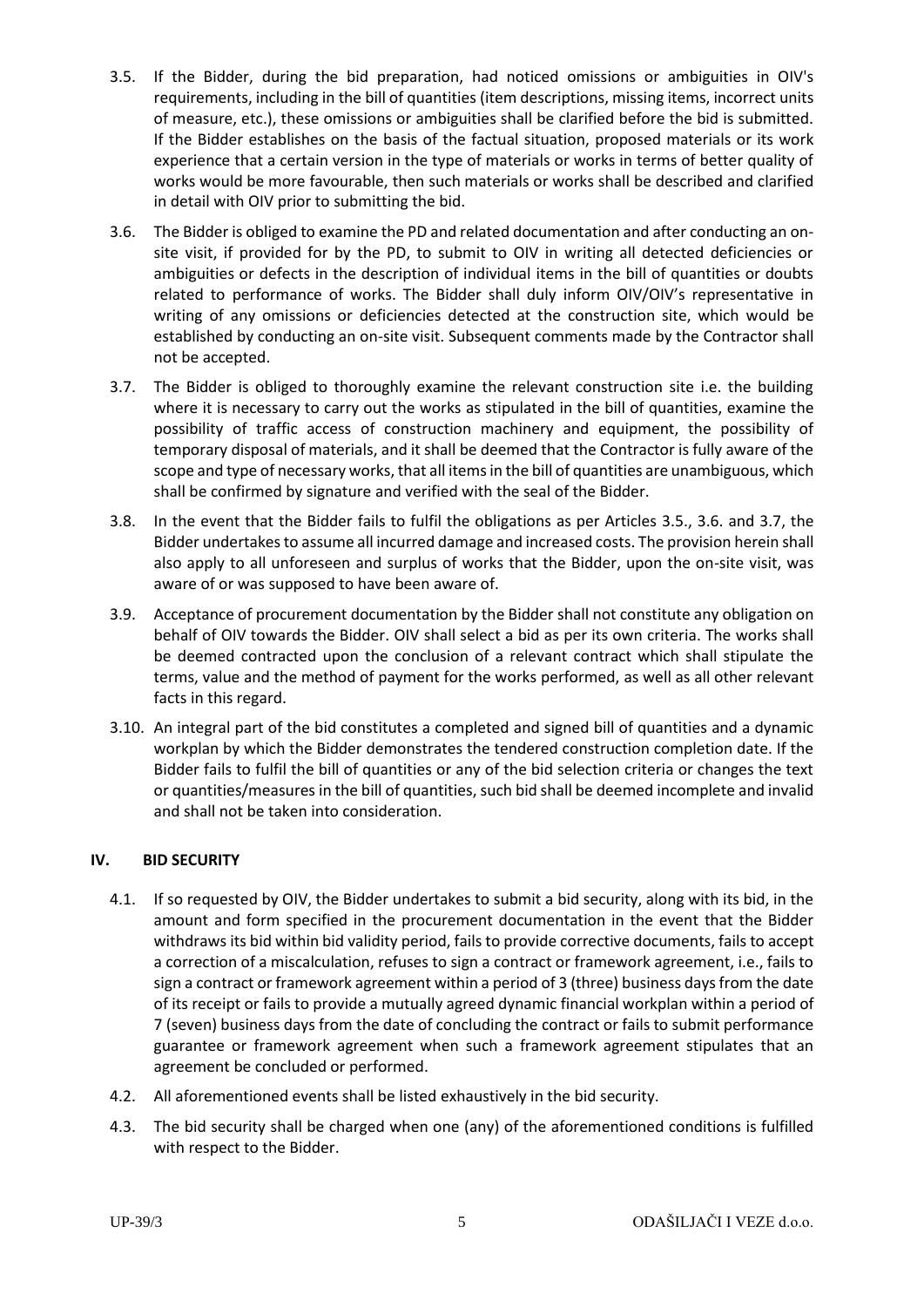- 4.4. In lieu of the bid security, the Bidder may guarantee its bid with a cash deposit in the amount equal to the required bid security. In the event herein, the Bidder shall submit evidence of the cash deposit.
- 4.5. In the event of a joint venture (joint bid) by several business entities, the bid security shall be addressed jointly to all members of the joint venture, and not exclusively to one member, and it shall specify that it pertains to a joint venture or each member may submit a bid security severally for their part of the guarantee. In such case, the cumulative amount of the submitted bid securities shall equal the total amount of the bid security as required. In the event of a joint venture by several business entities, one member can make the cash deposits for all members jointly or each member can make a cash deposit severally for their share of the bid security. In such case, the cumulative amount of the cash deposits shall equal the total amount of the the bid security as required.
- 4.6. In the event when the bid security is not charged, 0IV shall return the bid security to bidders within a period of ten days from the date on which a contract or framework agreement has been signed, i.e., performance guarantee has been provided, a copy of which shall be deposited.
- 4.7. If the Bidder is required to extend the existing bid security for the reasons of bid security validity or is required to submit a new bid security, it shall be obliged to extend the bid security or provide a new bid security within a period of not less than 15 calendar days before the existing bid security expires. Otherwise, 0IV shall retain the right to charge the existing bid securities.
- 4.8. The type and amount of bid security, consequences in the event that 0IV is forced to use the bid security, the return of the bid security, the possibility for 0IV to use the bid security, obligation to provide a new bid security in case of bid security period extension, consequences for failing to provide a bid security and other relevant provisions concerning the bid security shall be regulated in the PD or otherwise, on condition they derogate from these GTC.
- 4.9. Failure to submit a bid security shall be construed irremediable defect and such a bid shall be rejected.

# <span id="page-5-0"></span>**V. PURCHASE ORDER**

- 5.1. The purchase order shall contain the following information: number and date, contract number (if available), description and quantity, unit price and total price, completion date. Purchase order once issued shall, as a rule, be irrevocable and final. Purchase order may be withdrawn, replaced or cancelled only on reasonable grounds.
- 5.2. In the event of the counterparty's failure to meet deadlines, non-performance or defective performance of obligations, OIV can unilaterally cancel the purchase order, and shall be entitled to indemnities, covering the full amount of damage incurred. Indemnity shall include compensation for loss of profit.

# <span id="page-5-1"></span>**VI. CONTRACT**

- 6.1. OIV may conclude contracts in which the subjects of procurement are both works and goods/equipment. In such cases, the contract for procurement of works shall be the contract with higher estimated procurement value of works.
- 6.2. In the event that the contract for the procurement of works also includes the procurement of goods, the General Terms and Conditions for the procurement of goods shall apply along with these GTC.
- 6.3. In the event that the contract for the procurement of works also includes the procurement of services, the General Terms and Conditions for the procurement of services shall apply along with these GTC.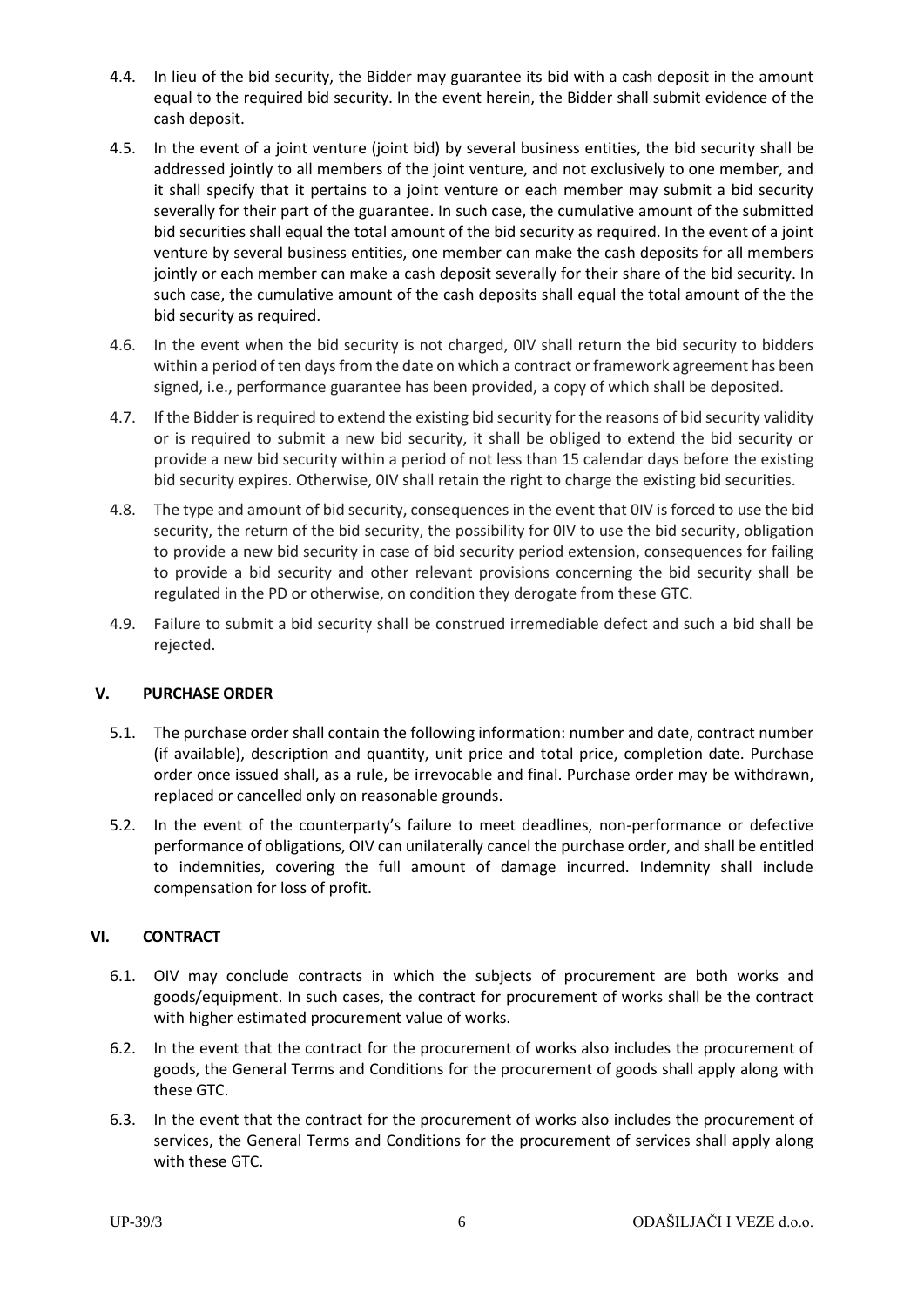- 6.4. Where a procurement procedure is initiated with a view to concluding a procurement contract with successive performance of works, estimated price shall be determined in line with the accepted bid, based on unit prices up to a determined maximum amount, which shall not be binding for OIV.
- 6.5. For contracts with successive procurement of works, the Contractor shall perform the subject of procurement successively, in line with OIV's needs and based on a purchase order. In such cases, OIV shall not be obliged to procure the entire quantity of procurement subject matter.
- <span id="page-6-0"></span>6.6. In the event that a blank contract constitutes a part of the PD, the Contractor shall return the signed contract to OIV no later than 3 (three) business days from the date of receipt. Otherwise, it shall be construed that the Contractor has withdrawn from the contract. In the event herein, OIV shall be entitled to charge bid security.
- <span id="page-6-1"></span>6.7. In procurement procedures, when a blank contract does not constitute an integral part of the PD, the Contractor shall submit the response to the draft contract to 0IV within the stipulated deadline, which shall not exceed 3 (three) business days from the date of receipt. Until the conclusion of the contract the Contractor shall provide 0IV with all answers to inquires related to the conclusion of the contract and comments to OIV's draft contracts within the stipulated deadline and it shall deliver its comments within the stipulated deadline which shall not exceed 7 (seven) calendar days from the date of receipt. OIV shall provide the Contractor with a response within 7 (seven) calendar days from the date of receipt. When the contract has been agreed in writing, the Contractor shall return the signed contract to OIV within the stipulated deadline which shall not exceed 3 (three) business days from the receipt of the agreed draft contract. Otherwise, it shall be construed that the Contractor has withdrawn from the contract. In the event herein, OIV shall be entitled to charge bid security. OIV shall retain the right to disqualify such a counterparty from subsequent procurement procedures for the period of up to two years.
- 6.8. The Contractor is obliged to submit a proposal of a dynamic financial workplan together with the signed contract, in accordance with the agreed completion date from the dynamic workplan.
- 6.9. Within a period no longer than five (7) business days from the date of conclusion of the contract or issuance of purchase order, the Contractor shall deliver to OIV a verified mutually agreed upon dynamic financial plan. Thusly agreed upon dynamic financial workplan shall constitute an integral part of the contract/purchase order.
- <span id="page-6-2"></span>6.10. When concluding an annex to a contract, irrespective of who had initiated the procedure, the Contractor shall provide OIV with a response to the draft annex within the stipulated deadline which shall not exceed 3 (three) business days from the date of the receipt. Until the conclusion of the annex the Contractor shall provide OIV with all answers to inquires related to the conclusion of the annex and comments to OIV's draft annex within the stipulated deadline and it shall deliver its comments within the stipulated deadline which shall not exceed 3 (three) calendar days from the date of receipt. Otherwise, it shall be construed that the Contractor has accepted the draft annex and that the annex has been agreed, and OIV shall deliver draft annex to the Contractor for signing. The Contractor shall return the signed annex to OIV within the stipulated deadline which shall not exceed 3 (three) business days from the receipt of the agreed draft annex. Otherwise, it shall be construed that the agreed annex had been concluded and that deadlines for the performance of the obligations subject to the agreed annex have commenced from the deadline for the signing of the annex.
- <span id="page-6-3"></span>6.11. In the event when certain provisions of the contract fail to be agreed, and when the blank contract does not constitute an integral part of the PD, or annex, and when such provisions pertain to volumes of goods, item descriptions, prices and dates of completion, OIV shall retain the right to engage a certified court expert of the relevant profession whose expertise shall be deemed final. This provision shall apply when the Contractor and OIV fail to agree provisions, when the blank agreement does not constitute an integral part of the PD or annex even after 14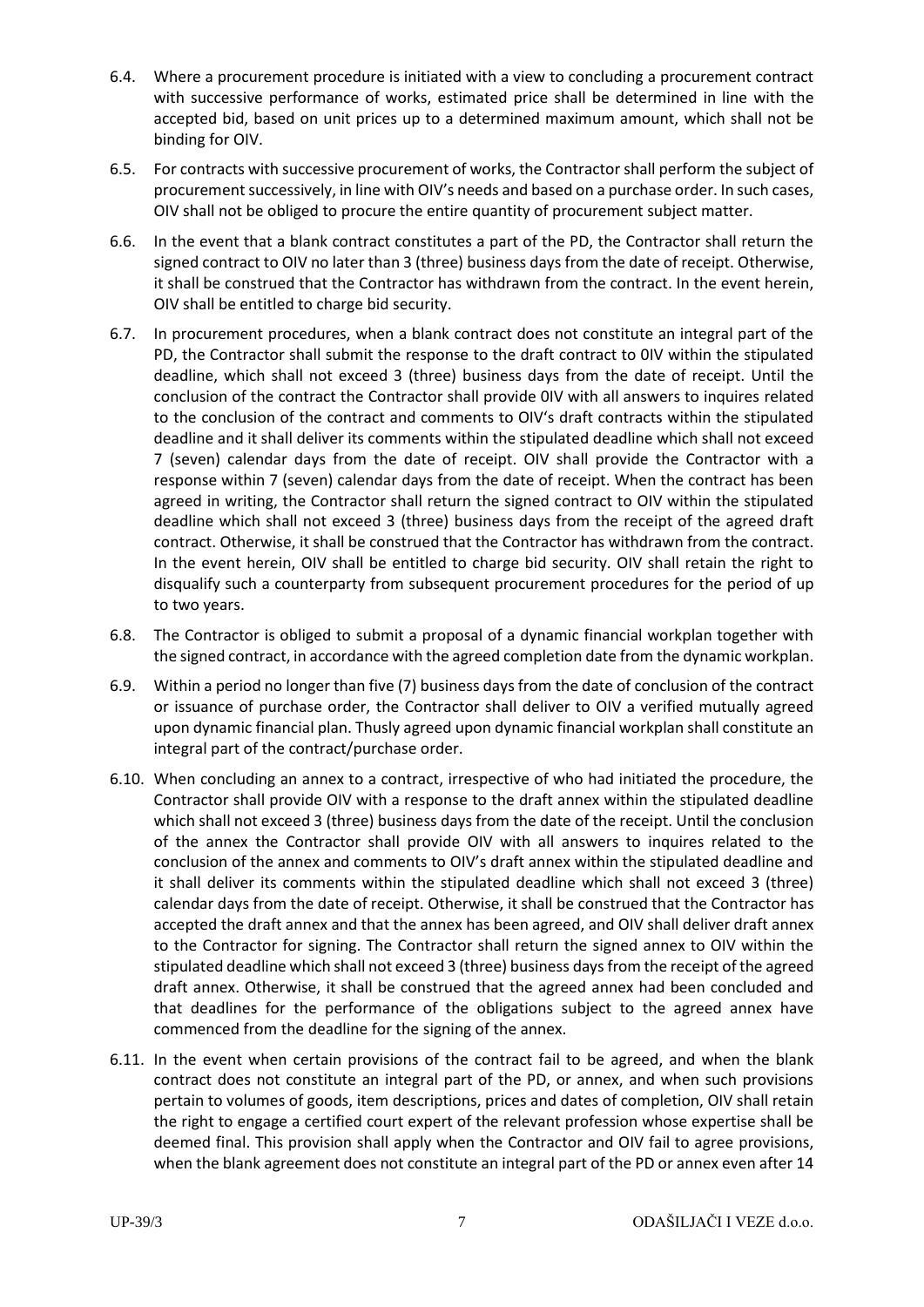(fourteen) calendar days from the beginning of efforts to reach an agreement. The costs pertaining to court expertise shall be borne by OIV and the Contractor in equal share.

6.12. In the event of discrepancy between the contract and annexes thereto, the contract shall prevail. If the event of discrepancy between annexes to the contract, the relevant annexes drafted by OIV shall prevail. In the event of discrepancy between annexes drafted by OIV, OIV shall determine the relevant document.

#### <span id="page-7-0"></span>**VII. FRAMEWORK AGREEMENT**

- 7.1. OIV may initiate a procurement procedure with the aim of concluding a framework agreement.
- 7.2. OIV may conclude a framework agreement with one or more Contracting Parties. The purpose of a framework agreement shall be to specify terms and conditions under which single contracts/ purchase orders are to be concluded over a specific period.
- 7.3. Framework agreement shall not oblige OIV to conclude a procurement contract based on such underlying framework agreement.
- 7.4. Negotiation completion dates, conclusion and return of signed framework agreements to OIV are subject to provision of Articles [6.6.](#page-6-0) and [6.7.](#page-6-1) of these GTC.
- <span id="page-7-1"></span>7.5. The conclusion of annex to the framework agreement, failure to agree certain provisions of the framework agreement when it does not constitute an integral part of the PD and discrepancy between the framework agreement and annexes thereof shall be subject to provisions of Articles [6.10.](#page-6-2)[, 6.11.](#page-6-3) and **Error! Reference source not found.**. of these GTC.

#### **VIII. CONTRACTS WITH CONTRACTORS OF DIFFERENT PRIORITIES**

- 8.1. OIV may initiate a procurement process with the aim of concluding more procurement contracts with the same procurement subject matter with two or more Contractors from which the Bidder with the most advantageous tender constitutes the Contractor with A priority.
- 8.2. The purpose of contracts with Contractors of different priorities is to ensure OIV's business continuity and reduce adverse impacts arising from dependence on a sole contractor.
- 8.3. Procurement documentation shall also specify conditions and modalities of prioritising as well as other elements of contracting with Contractors of different priorities.

#### <span id="page-7-2"></span>**IX. PRICE**

- 9.1. Price shall represent the maximum price to be paid by OIV to the Contractor and shall be specified in the contract/purchase order. It shall consist of unit price and total price. Value added tax (VAT) shall be calculated in line with applicable laws and subordinate legislation.
- 9.2. All and any procurement costs shall be included in the price in all types of contracts and framework agreements.
- 9.3. For contracts with successive procurement of works, total price shall be set in accordance with the contract, and it shall be calculated based on unit price from the bill of quantities, up to a maximum amount under the contract/purchase order, and shall not be binding for OIV.
- 9.4. In the case of a framework agreement, total estimated non-binding value shall be the value for the duration of the framework agreement.
- 9.5. The price shall include all costs and rebates (costs and any and all damage incurred by amendments and defect remediation of technical documentation, preparation of dynamic financial workplan, transfer to the site, accommodation costs, per diems, consumables, etc.), construction site set up, construction site security, construction site organization, waste disposal and similar costs, as well as costs of implementation of occupational health and safety at work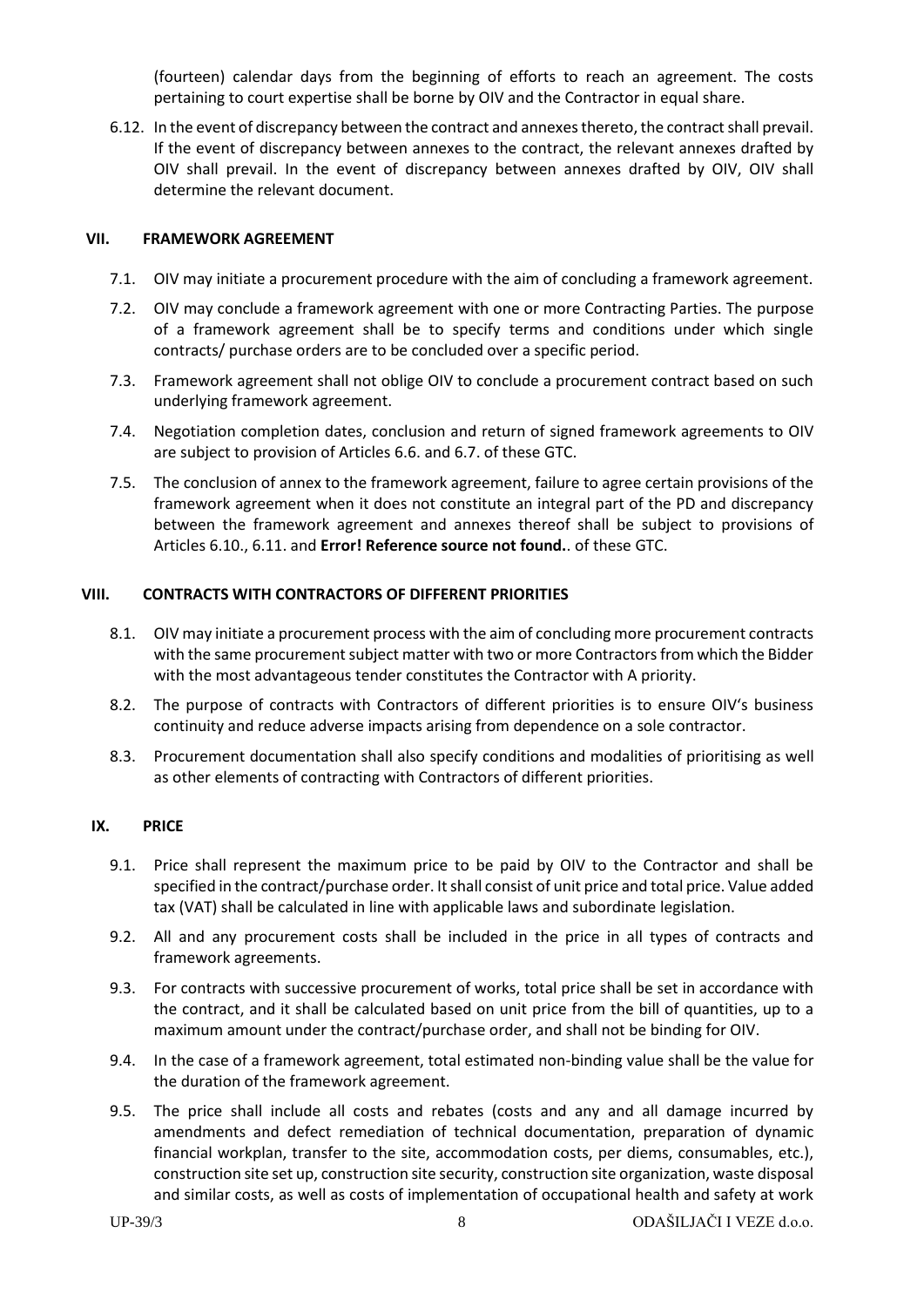measures in accordance with the applicable Labour Act and Occupational Health and Safety Act. The price shall include other levies which the Contractor is required to pay for any reason, with no hidden costs for OIV, for the entire duration of the contract.

- 9.6. The price shall include costs of security of the surrounding areas outside the works zone and the cost of security of OIV's assets and assets of sites neighbouring the works zone for the duration of the works.
- 9.7. Procurement, supply and installation of materials for the implementation of individual items shall be construed included in the unit price of the item even when it is not explicitly stated in the description of the item. Unit prices, even when not stated in a specific provision, shall include all costs (works and material) required to ensure appropriate accommodation for workers and landfills for construction waste.
- 9.8. The price shall include appropriate office facilities for the purpose of the provision of supervision.
- 9.9. The prices stated in the contract are permanent and fixed, and all possible increases of the price of service or materials during the provision of service are contained therein. Such increases shall not impact the price, unless otherwise defined by the contract/purchase order or otherwise. Prices shall remain unchanged even in the event of changed circumstances.
- 9.10. For unforeseen works, the determined total price shall also include the value of unforeseen works that the Contractor was aware of or was supposed to have been aware of at the time of concluding the contract.
- 9.11. For subsequent and other unforeseen works, except those set forth in the previous Article, the price shall be determined in accordance with the market prices of identical or similar works and the conditions for performing subsequent and unforeseen works, taking into consideration unit prices of contracted works.
- 9.12. In cases when OIV requests performance of subsequent works including all supporting documents the Contractor was not obliged to obtain under the contract, such costs shall be borne by OIV provided that the Contractor has acted upon the request made by OIV.
- 9.13. If the price is determined in a total amount, the price determined in such a way shall not change due to surplus of works and shortage of works.
- 9.14. If the price is not determined in a total amount, the unit price shall also apply to surplus of works providing they do not exceed 10% (ten percent) of the contracted volume of works of a specific item in the bill of quantities. If the performed volume of works exceeds 10% (ten percent) of the contracted volume of works, OIV shall reserve the right to adjust prices in accordance with the real market price as approved by an authorised supervisor, with a detailed price analysis, previously prepared by the Contractor, which shall demonstrate cost items of materials and installation costs.
- 9.15. OIV shall retain the right to proportionally reduce the price if the quality of the installed materials or performed works is below the contracted price. OIV shall retain the right to proportionally reduce the price in the event when the facility is completed in an unaesthetic manner i.e. where such works are a consequence of the Contractor's deviation from the technical documentation without OIV's consent. The amount of the price reduction shall be determined by OIV at the proposal of authorised supervisor from OIV.
- 9.16. If the price for the works is determined in a fixed total amount i.e. turnkey project provision, regardless of who is responsible for the provision of the detailed design, the contracted price shall include the value of all unforeseen works and surplus works, thereby excluding the impact of shortage of works on the contracted price. The turnkey provision additionally means that the contracted price shall include the value of the works that are not specified in the bill of quantities, but are included in drawings and other design documentation.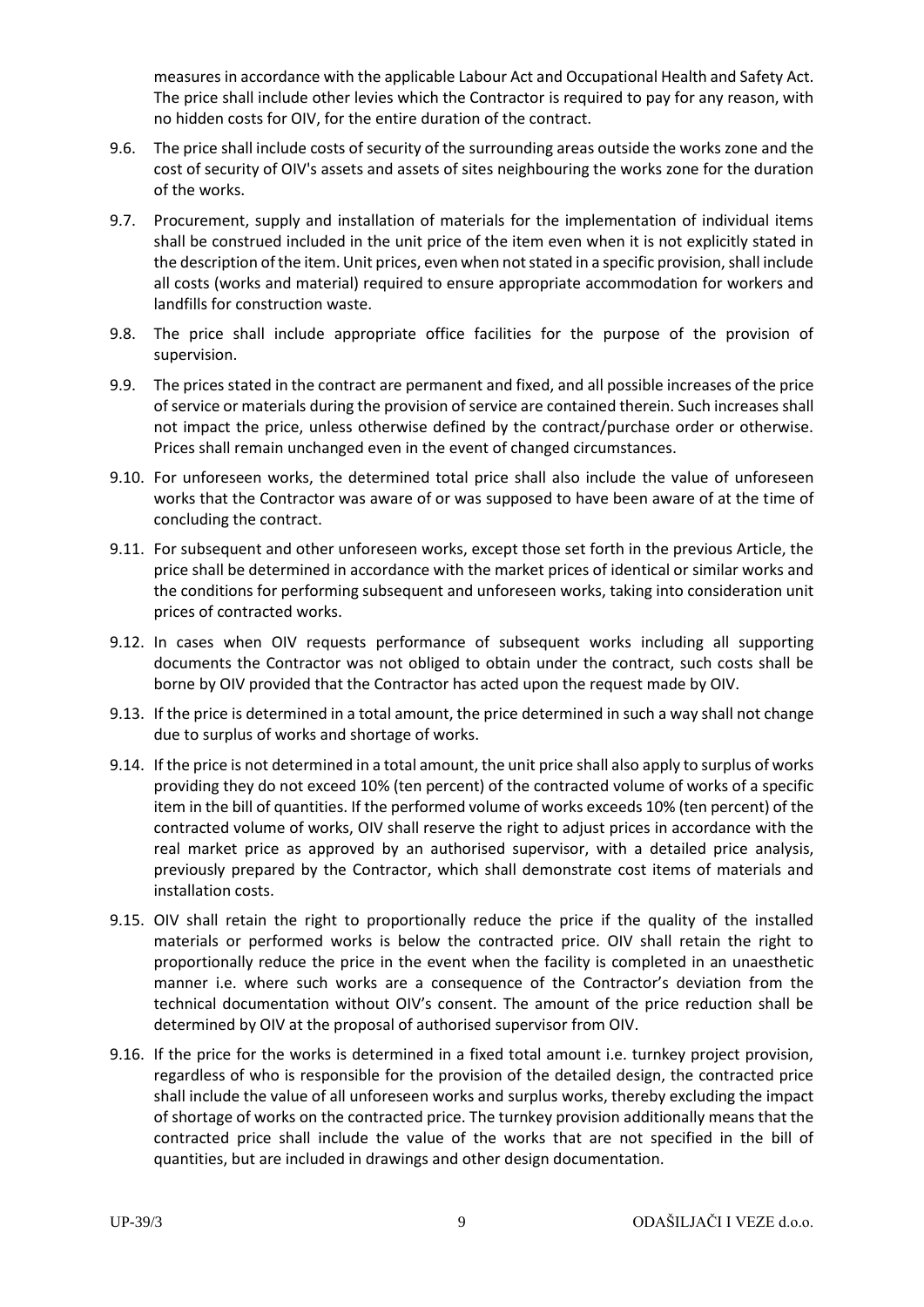9.17. The turnkey provision does not exclude modification to the contracted price due to payments made for subsequent works requested by OIV.

## <span id="page-9-0"></span>**X. CALCULATION OF PAYMENT, INVOICING AND PAYMENT TERMS**

- 10.1. Calculation of payment of works as a rule shall be made based on fixed and permanent contracted unit prices and measurements of undisputedly ordered and actual performed works and in accordance with the bill of quantities and project documentation and in line with contracted quality standards and applicable standards for a certain type of works, on the basis of measurement book and certificates previously verified by the authorised supervising engineer. If the Contractor refuses to participate in the final calculation without a justified reason or delays the payment calculation, OIV may perform the payment calculation and inform the Contractor thereof. Thusly performed calculation shall be construed final.
- 10.2. As a method of calculation of works, calculation according to the actual performed volume of works (m<sup>3</sup>, m<sup>2</sup>, m, pcs., sets, working hours, etc.) is to be generally valid, whereby empty spaces, openings, niches, etc. are excluded from the actual performed volume of works. By accepting to perform the works the Contractor also accepts this basic principle of calculation of works even if it is contrary to the applicable Croatian standards or some other standards that are regularly applied in the Republic of Croatia (e.g. EN). For the actual performed volume of works additional costs or increased volume of works pertaining to the method of calculation of the actual performed works excluding openings, niches and empty spaces etc. shall not be accepted. In the matter of earthworks, all excavations, causeways, transport etc. shall be calculated exclusively in compact state, without any looseness coefficient. Derogation from the provisions hereof shall be made possible exclusively in the event when the individual item in the bill of quantities explicitly states otherwise. Unit prices for individual items shall remain unchanged even if there is a reduction in the volume of actual works performed.
- 10.3. If the contract provides for performance of works in the total duration of 30 days, the Contractor shall calculate the performed works on the basis of the final certificate. The Contractor undertakes, in cooperation with OIV's authorised supervisor, to keep a daily site diary and measurement book. The Contractor is authorised to submit the final certificate to OIV upon the certification of the performed works which shall be carried out by OIV's authorised supervisor. OIV shall pay for the performed works within sixty (60) calendar days upon mutual signing of the positive handover, based on the issued valid final payment certificate. Final certificate can be issued, at the earliest, upon successful handover. Payments on the basis of certificates are conditioned by receipts and certificates previously confirmed by OIV.
- 10.4. In the event that the contract sets out performance of works in a period longer than 30 days, the Contractor shall as a rule, calculate performed works monthly, on the basis of interim certificates and final certificates. The Contractor undertakes, in cooperation with OIV's authorised supervisor, to keep a daily site diary and measurement book. The Contractor is authorised to submit the final certificate to OIV upon verification of the performed works which shall be carried out by OIV's authorised supervisor. The Contractor shall submit monthly interim certificate to OIV's authorised supervisor no later than the 25th of the month for which the certificate is submitted and OIV's authorised supervisor shall verify the certificate within a period not exceeding 10 (ten) calendar days from the date of the submission of the certificate. Interim and final certificates shall be submitted with a copy of the verified relevant measurement book. OIV shall pay performed works within sixty (60) calendar days upon verification of the undisputed part of the interim certificate, on the basis of a valid issued invoice. In the event that OIV should dispute the interim certificate with regards to quality, volume and type of performed works, it shall be obliged to pay the undisputed part within the stipulated period, and discuss the disputed part with the Contractor no later than the issuing of the subsequent certificate. Payments on the basis of certificates are conditioned by receipts and certificates previously confirmed by OIV.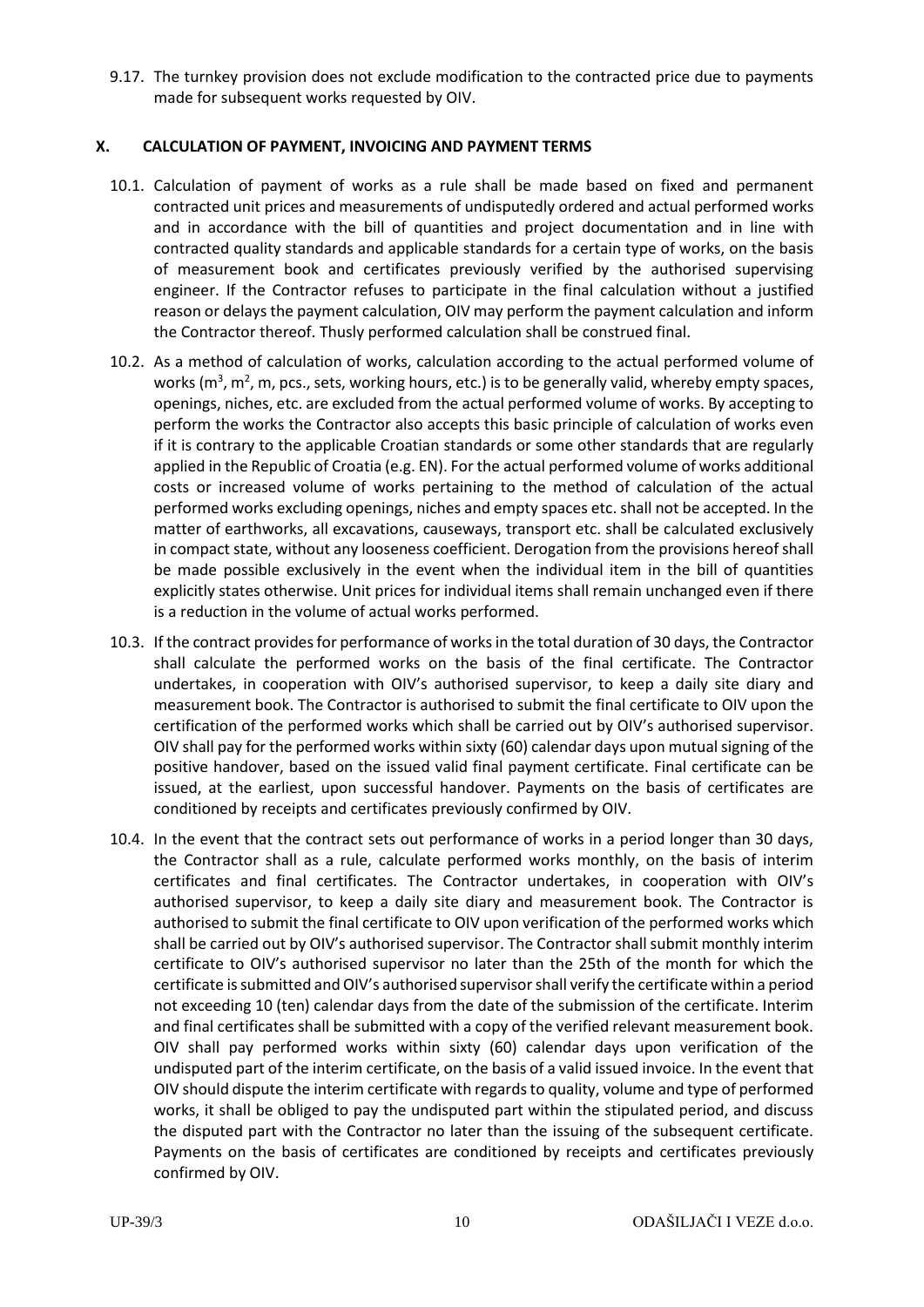- 10.5. When contracting works in phases, with final certificate of each individual phase at least 10% (ten percent) of the value of the performed works of the phase shall remain.
- 10.6. If the contract provides for the performance of works in the duration of one year, the final certificate shall include at least 10% (ten percent) of the total value of the performed works. For contracts which provide for the performance of works in the duration exceeding one year, the final certificate shall include at least the value of the average monthly interim certificate.
- 10.7. If the price for works is determined in a fixed total amount as per the turnkey principle, the Contractor shall calculate the performed works on the basis of certificates, contingent on the duration of the works.
- 10.8. The Contractor shall attach previously confirmed receipts and certificates of its subcontractors to the invoice.
- 10.9. If the invoice is not valid, no obligation of payment shall be construed and OIV shall return the original invoice to the Contractor for correction, and the Contractor shall be required to correct the invoice and re-submitted it within three days.
- 10.10.Default interest for late payment shall amount to 6 % (six percent) on an annual basis, unless otherwise provided for in the contract/purchase order.
- 10.11.When issuing interim certificates and final certificates, as well as relevant invoices and other documents, the Contractor shall make reference to the reference number, identification number of the contract/purchase order.
- 10.12.An invoice shall contain all elements as stipulated by law.
- 10.13.Relevant elements such as price, invoicing, delivery of invoice, payment due date and other necessary elements shall be regulated in contract/purchase order or otherwise.

#### <span id="page-10-0"></span>**XI. ORGANISATION OF THE CONSTRUCTION SITE AND SAFETY MEASURES**

- 11.1. The Contractor undertakes, in compliance with regulations, to insure and provide evidence on the insurance of the works and the construction site, prior to the commencement of works.
- 11.2. During the execution of works at the construction site, the Contractor shall undertake all necessary measures for insurance and protection of facilities, works, equipment, devices and installations, workers, passers-by and traffic, adjacent buildings and the environment, in accordance with the project requirements and other relevant regulations. In the event when several contractors perform works at the same construction site, each contractor shall undertake protection measures to ensure the safety of the works they perform and organize the work in such a manner as not to endanger either their own or others health and safety.
- 11.3. The bid, without specifically listing, contains all works for the purpose of insurance of the existing overground and underground buildings on the construction plot and boundaries thereof from damage caused by the performance of works as set out in the bill of quantities or which are necessary for the performance thereof.
- 11.4. The Contractor shall prepare the construction site establishment plan which shall be submitted to OIV's authorised supervisor for authorisation before the possession of site.
- 11.5. Site organisation chart shall be prepared by the Contractor and it shall be displayed on-site for the entire duration of the works.
- 11.6. With a prior written consent from OIV, and before possession of site, the Contractor shall establish construction site boundaries and mark them with appropriate signage, and where necessary with firm fencing.
- 11.7. In case when there is no possibility to use the existing facilities, the Contractor may set up and use temporary facilities on the construction site and containers for offices, changing rooms, sanitary facilities and smaller equipment.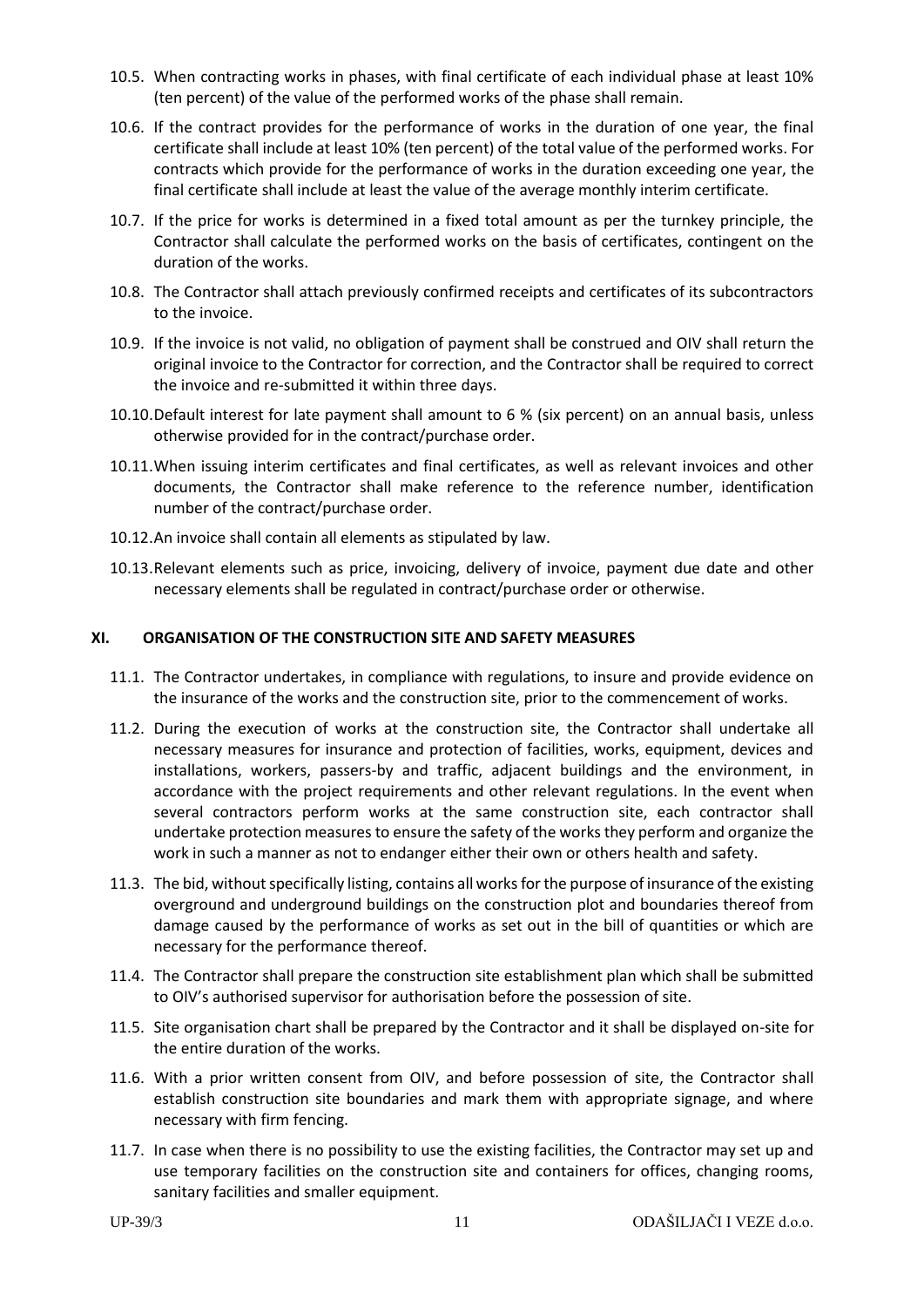- 11.8. Temporary facilities (containers and the like) are to be properly installed, where necessary grounded and with proper wiring.
- 11.9. Unless otherwise specified in the contract/purchase order or otherwise, the Contractor undertakes to, at its own expense, provide water, necessary connection to the electricity network and water installation and accompanying hygienic and technical infrastructure for the entire period of the performance of works, at no additional charge, so that works could be performed in a safe and unfrustrated manner. In the event that OIV provides water, electricity and accompanying hygienic and technical infrastructure, OIV shall reserve the right to charge the actual cost of their usage.
- 11.10.The Contractor shall be obliged to organise a portable sanitary facility (portable toilet) for its employees at no additional charge and install it at a location with the consent of OIV and the supervising engineer.

#### <span id="page-11-0"></span>**XII. ESTABLISHMENT, MAINTAINANCE AND CONSTRUCTION SITE SECURITY**

- 12.1. From the beginning of the construction until the handover of the works to OIV, the Contractor shall, in an appropriate manner, establish, maintain and protect the performed works, construction products/equipment from damage, deterioration, theft or destruction.
- 12.2. Establishment, maintenance of the construction site, protection of the performed works, construction products/equipment from damage, deterioration or destruction, debris removal and site clearance, all necessary ancillary facilities or containers for workers' accommodation and equipment etc. and all other works, material or facilities necessary for uninterrupted operation at the construction site shall be included in unit prices and shall not be calculated as separate items. Organisation of the construction site is to be carried out with written consent of the supervising engineer.
- 12.3. If at the construction site there are not sufficient premises to accommodate all necessary facilities (material warehouse, containers for workers' accommodation etc.), and OIV has not made additional premises available for the Contractor, the Contractor undertakes to provide all necessary premises at its own expense and maintain it for the entire duration of construction works.
- 12.4. The newly built facilities, as well as the existing facilities at the construction site, may be used for material warehouse or workers' accommodation only with special authorisation issued by OIV, which may be revoked, should the need arise. The Contractor shall bear all expenses related to adaptation of premises (provisional locking, lighting with electrical power distribution in line with professional standards etc.) and all expenses related to restoration of premises to their original state after the end of use. Operation of electrical or gas heaters and cookers in the facilities herein shall generally not be permitted.
- 12.5. Material, machinery and other equipment, ancillary equipment and facilities are not to disrupt the unfrustrated flow of works of any of the parties in construction, and if necessary, are to be relocated without additional charges in order to allow uninterrupted flow of work for all parties in the construction. If a disposal site for material, machinery, ancillary equipment, containers etc. is not agreed in advance with the supervising engineer, and it disrupts the flow of works, then the supervising engineer may authorise another contractor to remove the impediments, at the expense of the Contractor.
- 12.6. Works shall be performed in a manner so that noise emission, dust and the like are reduced as much as possible. During the entire duration of the performance of works, the Contractor undertakes to remove waste daily in an adequate and specially organized container and regularly remove and dispose of waste at no additional charge.
- 12.7. During the entire duration of the construction, the Contractor undertakes to keep the construction site clean and tidy. Wheels of the vehicles exiting the construction site towards public roads are to be cleaned of mud and the like and the section of the road at the entrance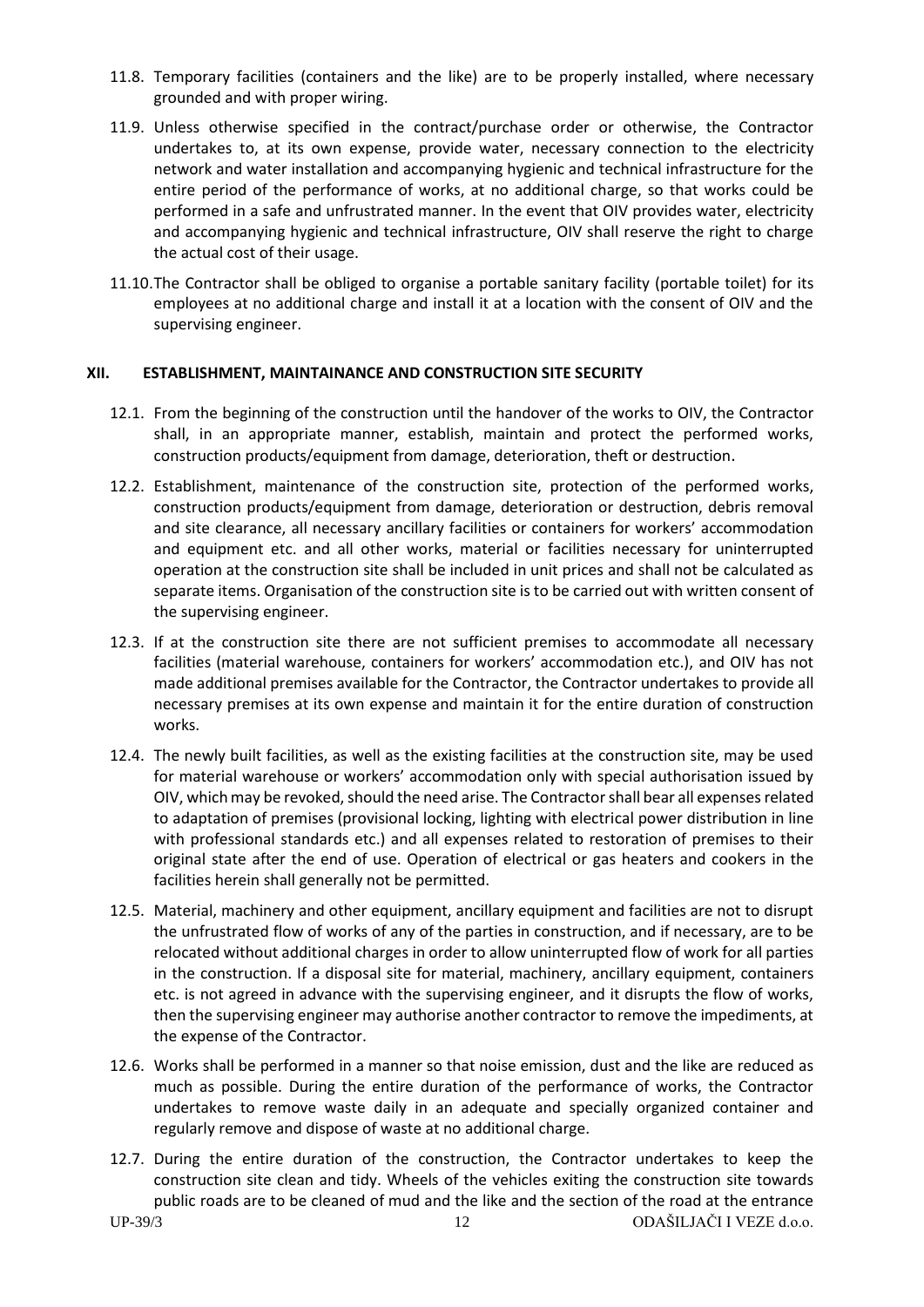to the construction site is to be cleared. All the works herein shall be undertaken by the Contractor at no additional charge.

- 12.8. The Contractor undertakes to perform delivery and removal of all necessary materials, workers, tools, special equipment and machinery required for the performance of works without any additional charge, unless it is explicitly stated as an item in the bill of quantities. All vertical and horizontal transport of material in the area of works (full surface area) shall also not be calculated separately. The Contractor shall compensate for the possible lack of premises required for material disposal by disposing material at an appropriate location, and the Contractor shall bear all the expenses incurred thereof.
- 12.9. In the event that works are performed by several contractors at the same construction site, each of them shall establish and maintain the construction site in proportion to the obligations from the contract and shall protect their works, construction products/equipment from damage, deterioration, theft or destruction.
- 12.10.On completion of the works or in the event of termination of contract, the Contractor shall be obliged to establish the construction site by way of removal and disposal of waste, debris, construction material scraps, inventory, ancillary facilities and completely clear and free the facility from persons and goods at its own expense, with terrain planning with relative accuracy of  $±$  3 cm.
- 12.11.The costs incurred in connection with the works set forth in the previous Article shall be borne by the Contractor.

#### <span id="page-12-0"></span>**XIII. OCCUPATIONAL HEALTH AND SAFETY MEASURES AND FIRE PROTECTION MEASURES**

- 13.1. For the entire duration of the works, the Contractor shall duly comply with the provisions of laws and subordinate legislation regulating the area of occupational health and safety, social and labour rights, fire protection, environmental protection and other applicable laws and regulations. The Contractor shall notify persons who are not included in the course of the works and passers-by about all the dangers with appropriate signage. The Contractor undertakes to install a construction board with no additional charge (stable and secured against impacts of wind) which shall stipulate the investor, the construction, the construction site, the contractor and the number of the valid building permit.
- 13.2. The Contractor undertakes to provide a working plan and the contraction site shall be registered with the authorised body in accordance with applicable regulations.
- 13.3. OIV undertakes to ensure availability of the facility, unrestricted access to the building as well as minimum area around it so that works could be provided in a safe manner, unless otherwise provided by the contract/purchase order or otherwise.
- 13.4. In the event that works are performed by several contractors, OIV shall appoint coordinator II, and the responsible works manager shall align occupational health and safety measures with works managers of other contractors, in line with binding instructions from coordinator II.
- 13.5. The person responsible for keeping records pertaining to occupational health and safety is the responsible works manager.
- 13.6. Specific hazards associated with the risk of fire can occur in places of storage of flammable materials and liquids and electrical installations during the performance of works. With hot work, i.e. metal cutting, welding, etc., the Contractor shall remove all flammable material from the works site and close all lower openings when the works are performed on a multi - storey building.
- 13.7. The Contractor shall be obligated to properly store combustible gases and liquids in accordance with applicable laws and subordinate legislation and OIV's Rulebook on fire protection. In case when there is a small amount of the above mentioned material, then it can be stored in the open space, whereby the distance of the temporary storage is at least 15 m from the possible ignition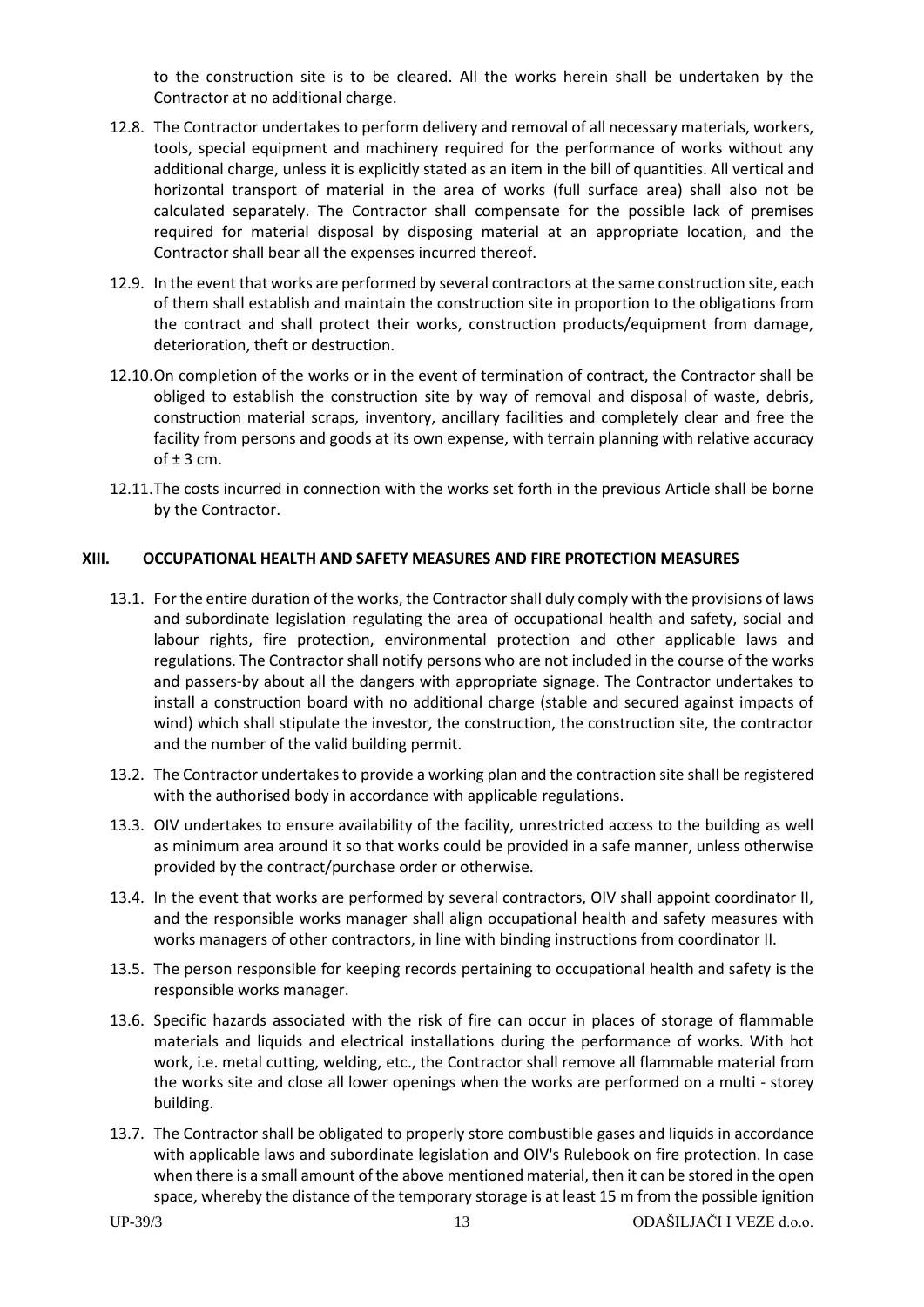sources (e.g. wooden barracks, combustible material landfills, public roads, high voltage and the like).

- 13.8. The Contractor shall be obliged to provide water for the purpose of fire extinguishing, on condition there is hydrant network in the proximity.
- 13.9. If there is a possibility of fire which is not or cannot be extinguished by water, the Contractor shall provide special extinguishing agents and train workers to operate them.
- 13.10.The responsible works manager shall request the assistance of firefighters if it estimates that its team cannot extinguish the fire, and shall prohibit access to the fire to unauthorised people and shall shut down the power supply.

#### <span id="page-13-0"></span>**XIV. POSSESSION OF SITE AND COMMENCEMENT OF WORKS**

- 14.1. Possession of site and commencement of works shall be agreed by the Contracting Parties in mutual written agreement or by entry in site diary.
- 14.2. On possession of site and commencement of works OIV shall:
	- 14.2.1. hand over the construction site to the Contractor and provide the Contractor with the right of access to the construction site
	- 14.2.2. deliver the technical documentation in the required number of copies (main design and detailed design), if they are developed, to the Contractor for the performance of works
	- 14.2.3. submit to the Contractor the appointment of the authorised supervisor from OIV
	- 14.2.4. make sure the Contractor is familiar with the provisions of OiV's Rulebook on fire protection
	- 14.2.5. ensure to the Contractor unfrustrated performance of works for the entire duration of the works.
- 14.3. Prior to possession of site and commencement of works, OIV and the Contractor shall draft a report on the condition of roads and terrain, watercourses and installations, buildings in the construction zone, which shall be mutually signed by OIV and the Contractor. If necessary, photo documentation might be attached to the report.
- 14.4. The Contractor undertakes to commence the works immediately upon the possession of site.
- 14.5. In the course of possession of site, the Contractor shall submit to OIV the appointment of the certified works manager.
- 14.6. As per OIV's request, the Contractor's responsible person shall be obliged to attend the possession of site.
- 14.7. Completion date for the completion of works shall be considered to commence from the date of the possession of site unless otherwise defined by contract/purchase order or otherwise.
- 14.8. If the Contractor fails to commence works immediately upon the possession of the construction site within timelines specified by the contract, OIV shall retain the right to terminate the contract and charge the performance guarantee.

#### <span id="page-13-1"></span>**XV. MATERIAL AND EQUIPMENT PROCURED BY OIV**

- 15.1. In the event that the contract sets out installation of equipment and materials procured by OIV, the Contractor is obliged to properly store and keep in good condition the materials and equipment received from OIV until their installation.
- 15.2. If the location and deadlines for handing over materials and equipment from OIV have not been specified in the contract, the materials and equipment shall be handed over at the construction site, and the deadline for handing over shall be determined in accordance with the agreed timelines for completion of works.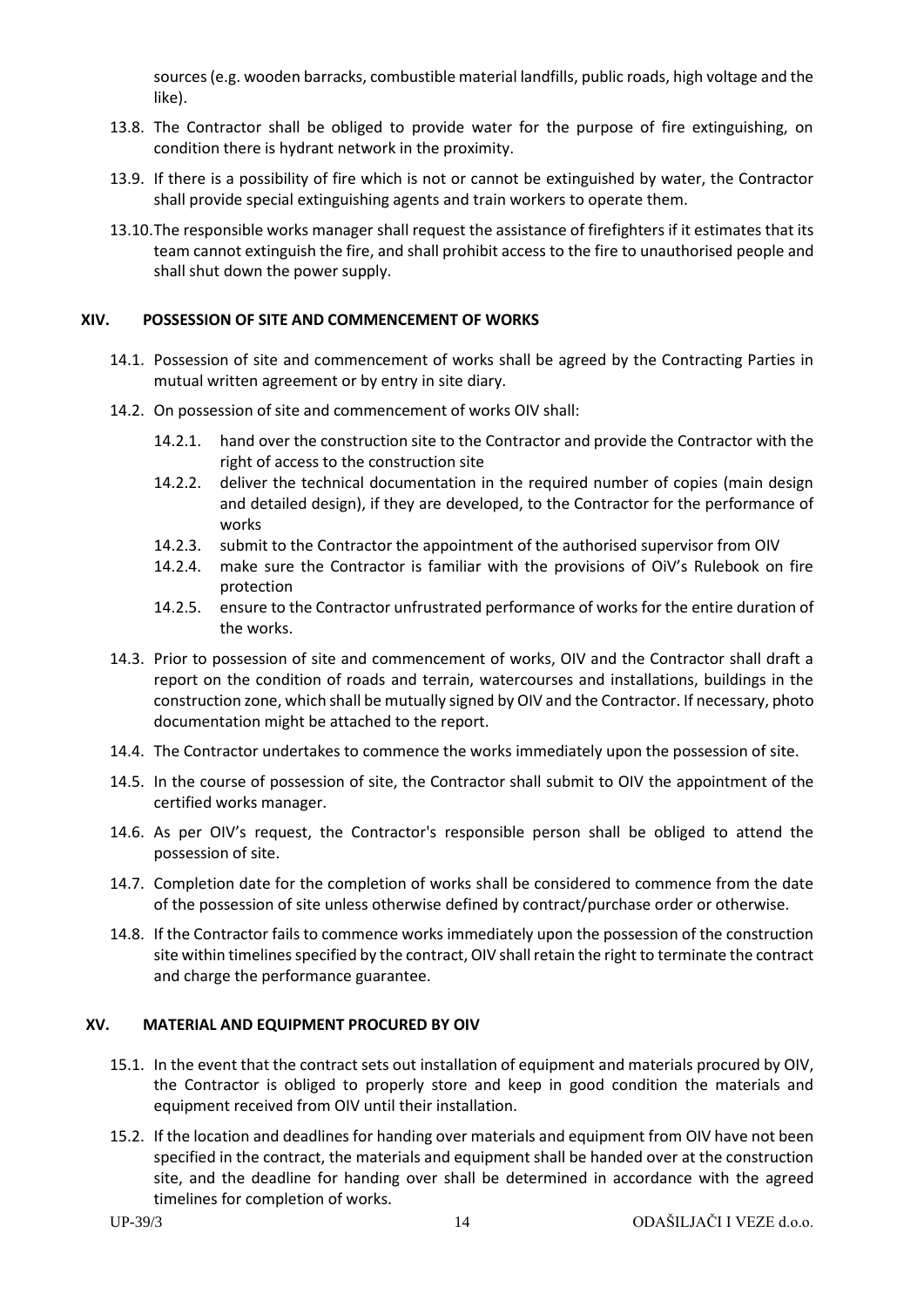15.3. The costs of storage, keeping in good condition, and maintaining of the received materials and equipment shall be borne by the Contractor.

## <span id="page-14-0"></span>**XVI. COMPLETION DATE AND TIMELINES FOR COMPLETION OF WORKS**

- 16.1. The Contractor undertakes to commence with works immediately in line with completion dates stipulated in the contract and on OIV's order. Completion dates for works shall, as a rule, be agreed upon in calendar days.
- 16.2. Timelines for the performance of works are to be provided so that they are carried out in a continuous manner, without unnecessary interruptions and with good coordination of all works in the works area, so as to in the best possible manner take advantage of the period of relatively stable weather conditions. In the event of interruption of works, evaluation of performed works shall be made based on fixed and permanent unit prices and measurements of undisputedly ordered and actual performed works and in accordance with contracted unit prices, purchase order, technical description and the bill of quantities and in line with contracted quality standards and applicable standards for a certain type of works, on the basis of measurement book previously verified by OIV's authorised supervisor. No additional fee shall be charged for extensions of working hours within a business day and for work on Sundays and holidays, for special working conditions, work at height, etc. During performance of works the Contractor shall ensure that operations at neighbouring buildings and building plots are disturbed to the least extent possible. When submitting the bid, the Contractor undertakes to submit construction schedule of the works, which shall, providing it is accepted by OIV, constitute an integral part of the Contract.
- 16.3. Unless otherwise specified in the contract/purchase order or otherwise, the Contractor shall be obliged to commence the contracted works after signing of the contract, in accordance with OIV's purchase order, construction site registration and possession of site, provided that, as a rule, the commencement of works shall be calculated from the date of possession of the site.
- 16.4. The Contractor undertakes to complete and deliver all works within the completion dates provided by the contract/purchase order. The Contractor shall notify OIV in writing about the completion of the contracted works.
- 16.5. The Contractor shall be obliged to keep a site diary for the entire duration of the construction works, in line with applicable regulations, and shall be obliged to keep a measurement book for the purpose of demonstrating the volume of performed works. OIV's authorised supervisor shall examine and verify the measurement book, which shall serve as the basis for the preparation of interim and final certificates.
- 16.6. Works may be contracted on the basis of a turnkey project. In the event thereof, the Contractor undertakes to carry out works which have not been defined by the project in compliance with OIV's standards. For the forgoing works, the Contractor shall not be entitled to any additional charges from OIV.
- 16.7. Contracted completion dates for the performance of works may be extended based on the Contractor's request for the time extension provided that the failure to meet completion dates occurred as a result of OIV's failure to fulfil certain obligations. The extension of completion dates shall be proportional to non-fulfilment of obligations by OIV.
- 16.8. Contracted completion dates for the performance of works may be extended in the event of force majeure, pursuant to the provisions of the contract.
- <span id="page-14-1"></span>16.9. The contracted completion dates for the performance of works may be extended only upon argumented written request of the Contractor for possible surplus, subsequent and unforeseen works, which is to be determined by OIV's authorised supervisor with an entry in the site diary. Any extension of the completion date shall be agreed in accordance with the value or volume of subsequent and unforeseen works in relation to the value of contracted works. The new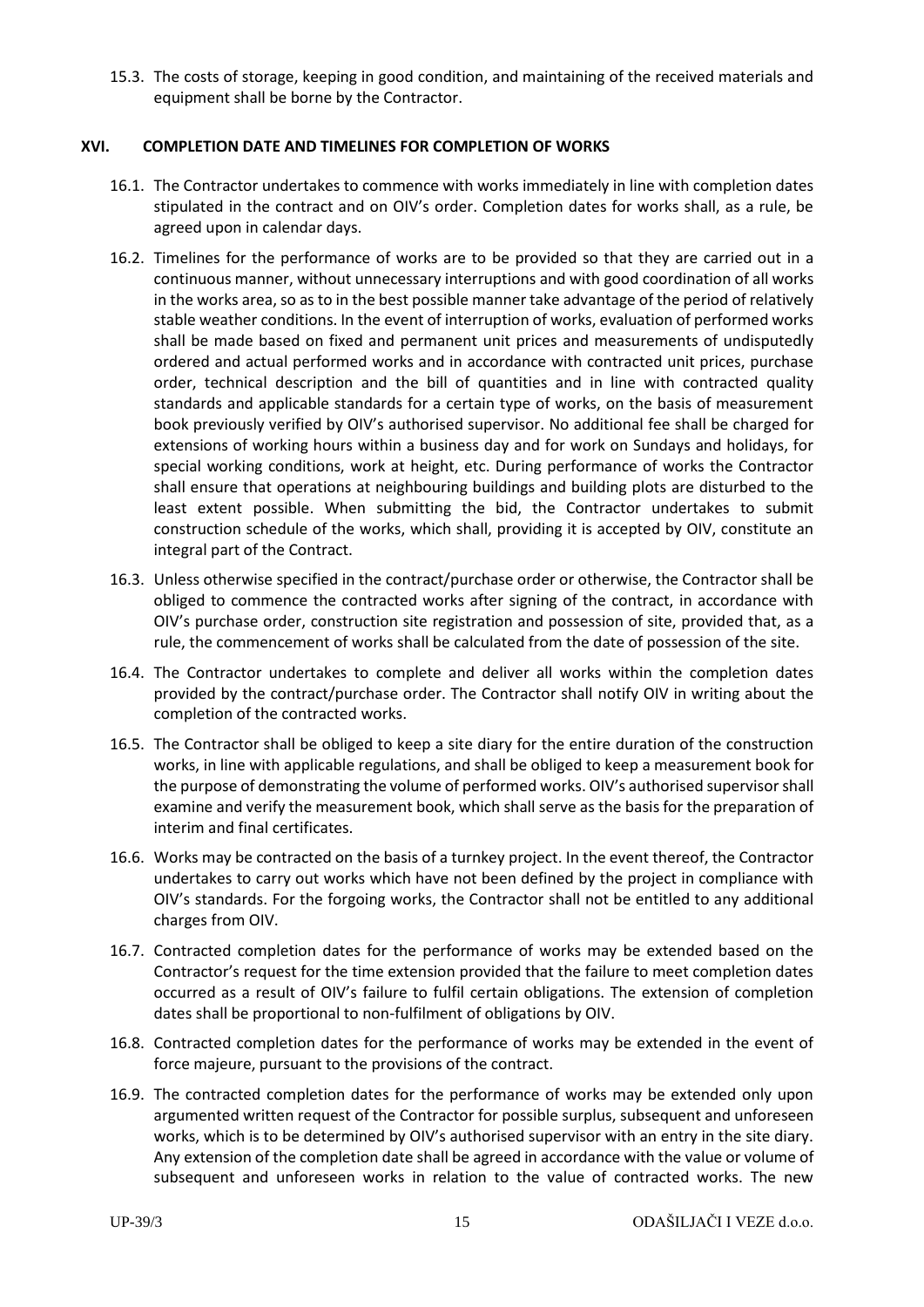completion date, if approved by OIV, shall be regulated by an annex to the contract/purchase order.

16.10.The Contractor shall submit to OIV in writing the request for the extension of the contracted completion date for the reasons specified in Article [16.9,](#page-14-1) and for extensions arsing from possible major market disruptions in procurement and delivery of materials for installation, within a deadline not exceeding 7 calendar days from the date when it learnt about the disruption which had caused the delay in works. Otherwise, it shall not be entitled to extension of the completion date.

#### <span id="page-15-0"></span>**XVII. CONTRACTING OF WORKS IN PHASES**

- 17.1. If the performance of works is envisaged in phases, the Contractor shall be obliged to complete and deliver all works of a particular phase in line with the dynamic financial workplan, no later than the completion date as per the contract. Each phase shall have its own dynamic financial workplan for the performance of works.
- 17.2. When contracting works in phases, the deadline for the execution of the particular phase shall be deemed as the agreed deadline with legally binding effect as set forth in these GTC.
- 17.3. Within a period no longer than seven (7) business days from the date of conclusion of the contract or issuance of purchase order, the Contractor shall deliver to OIV a mutually agreed upon dynamic financial workplan for a particular phase of works. Thusly agreed upon dynamic financial workplan for a particular phase of works shall constitute an integral part of the contract/purchase order.
- 17.4. OIV and the Contractor can agree upon and specify completion dates for performance of works for a particular phase by annexes to the contract.
- 17.5. Upon the handover of each individual phase, the contractor undertakes to ensure to OIV unobstructed use of the scope of the project.

#### <span id="page-15-1"></span>**XVIII. SURPLUS AND SHORTAGE OF WORKS, SUBSEQUENT AND UNFORSEEN WORKS**

- 18.1. Surplus of works (additional works) are volumes of performed works which exceed the contracted volumes of works.
- 18.2. Shortage of works (insufficient works) are negative deviations of the performed works in relation to the contracted volume of works.
- 18.3. Subsequent works are such works which have not been contracted and are not necessary for the completion of the contract, and are requested to be performed by OIV. The Contactor is authorised to propose subsequent works to OIV, but in order for them to be carried out it shall be obliged to obtain a written authorisation from OIV.
- 18.4. Unforeseen works are such works that neither the Contractor nor OIV were or could have been aware of at the time of entering the contract. Immediately upon learning of the need to carry out unforeseen works, the Contractor shall inform OIV without delay in written form and request written consent for the performance thereof. Performed unforeseen works which have not been authorised by OIV, i.e. supervising engineer, shall not be subject to calculation for payment.
- 18.5. Surplus and shortage of works shall be deemed contracted works under the contract, in terms of unit prices, working conditions and other contractual terms and conditions.
- 18.6. All surplus of works which may arise, and which are necessary to perform for the purpose of completion of works shall be carried out by the Contractor with prior written consent of OIV's authorised supervisor.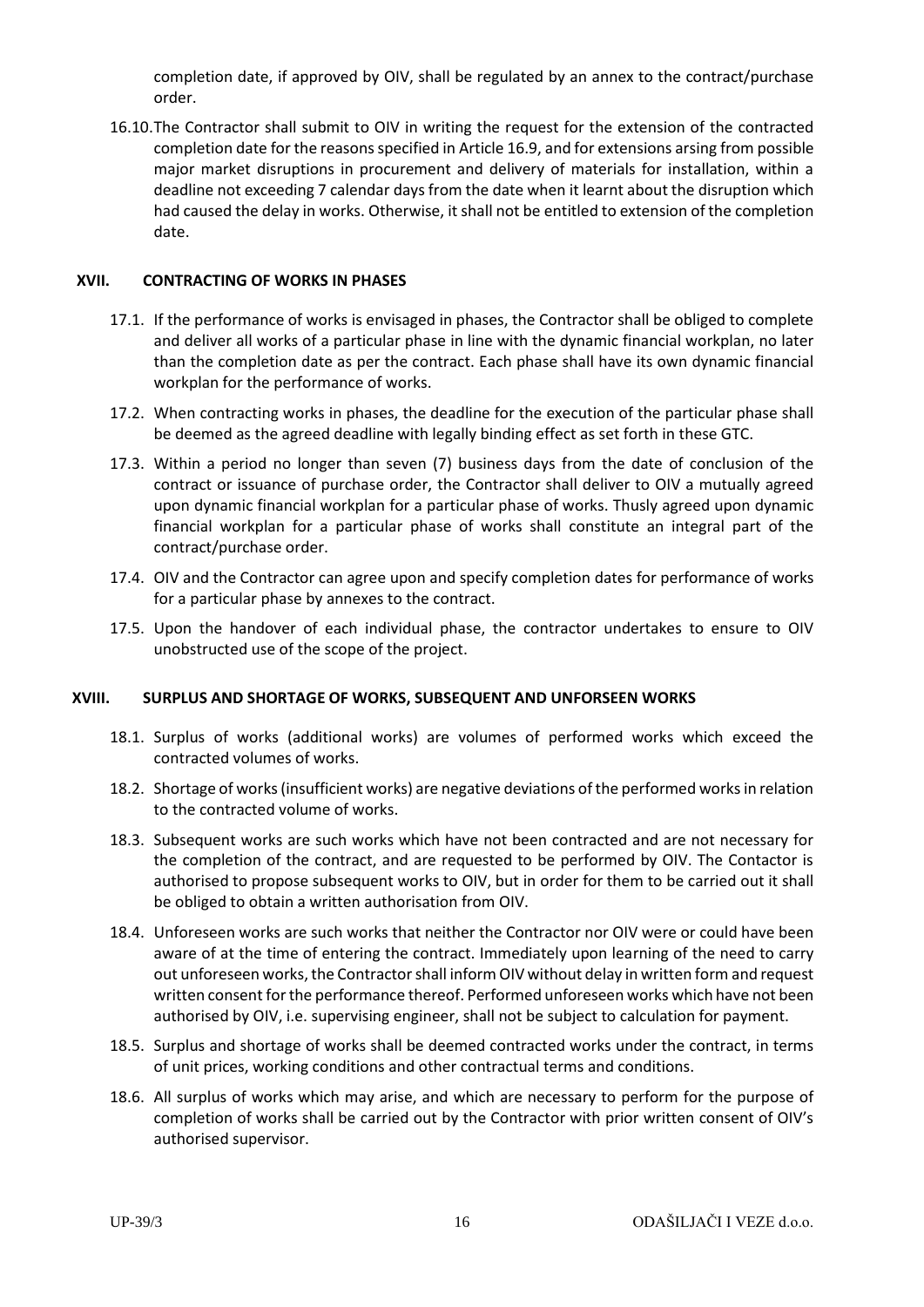- 18.7. All performed subsequent and unforeseen works to be carried out shall obtain prior written approval form OIV. Where a written consent from OIV has been obtained, the Contracting Parties shall conclude an annex to the contract.
- 18.8. All surplus, subsequent and unforeseen works which are carried out contrary to the described procedure shall not be accepted by OIV for payment calculation.
- 18.9. For all and any subsequent and unforeseen works the Contractor shall deliver standard construction calculation with calculation elements used for contracted items.
- 18.10.OIV's authorised supervisor shall duly prepare, together in cooperation with the Contractor, a list (bill of quantities) for subsequent and unforeseen works. The contractor shall be obliged to deliver an offer to OIV for all and any possible necessary subsequent and unforeseen works.
- 18.11.If OIV decides to decrease or increase the volume of works in a certain item, or omit certain items altogether from the Bid, then such procedures shall not have an impact on the increase of the tendered unit price. The Contractor shall not be entitled to claim loss of profit on that account.
- 18.12.OIV retains the right to review market prices and quality of individual items. With the exception of the Contractor, OIV may entrust a third party (subcontractor) with subsequent and unforeseen works, and the Contractor in the capacity of the lead contractor shall be entitled to 5% (five percent) handling fees for such works. Performance of subsequent and unforeseen works shall commence exclusively on the basis of an annex to the contract.

#### <span id="page-16-0"></span>**XIX. SUPERVISION**

- 19.1. OIV, in accordance with the contract or PD, in order to ensure proper execution of the works performed, particularly with regard to type, quantity and quality of works, material and equipment including specified deadlines, shall engage and appoint by profession and in line with the content of the works an authorised supervisor (competent supervising engineer or authorised supervisor appointed otherwise by OIV) with all obligations and rights in compliance with applicable legal provisions.
- 19.2. OIV's authorised supervisor in all its activities shall maintain contact with the Contractor's representative.
- 19.3. The Contractor undertakes to appoint a responsible person principal site engineer, site engineer or certified works manager or a person responsible for management of less complex works who manages the construction or individual works and to submit the appointment to OIV no later than the date of possession of site.
- 19.4. The Contractor shall be obliged to provide continuous supervision over the performance of works and to act according to instructions from OIV's supervisor. OIV reserves the right to appoint an expert committee (hereinafter referred to as: the Committee) for the quality control of the performed works.
- 19.5. In cases when it is prescribed by law or subordinate legislation, PD or contract, the Contractor undertakes to appoint a person certified to manage construction or construction works (certified works manager) and submit the appointment to OIV no later than the date of possession of site.
- 19.6. When works are performed by two or more contractors, OIV shall, by means of construction contract, designate the main contractor. The main contractor shall be obliged and liable for mutual coordination of works, and shall appoint the principal site engineer, and shall submit the appointment to other contractors and OIV.
- 19.7. Daily working hours shall be determined by the Contractor in accordance with the needs of the construction site.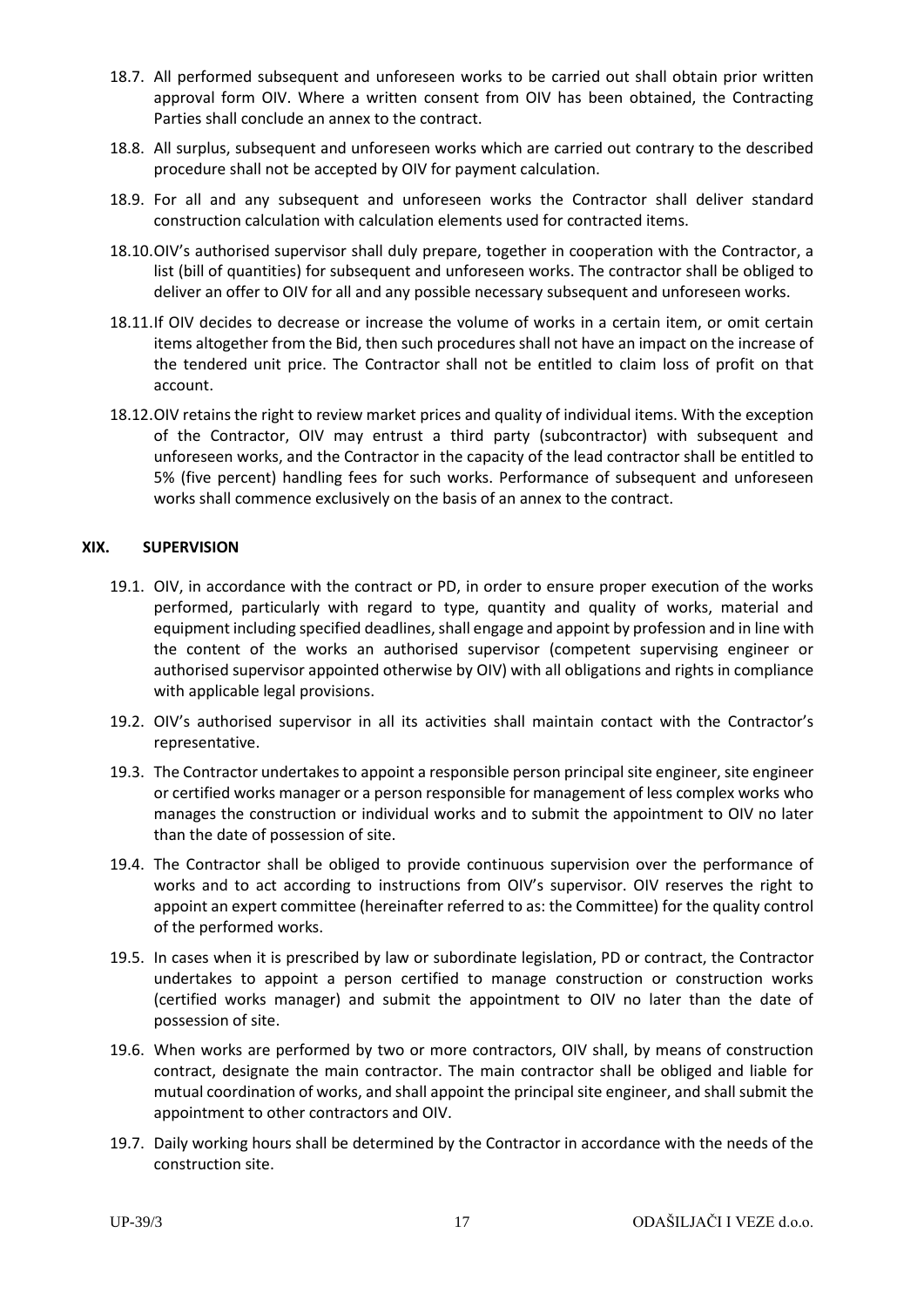19.8. For the purposes of supervision, the Contractor is obliged to provide an appropriate office with: a meeting table, 1 desk, file cabinet with a lock and equip the premises with required lighting and connections to the electrical network, telephone, heating etc.

#### <span id="page-17-0"></span>**XX. PARTICIPATION OF SUBCONTRACTORS**

- 20.1. The Contractor shall not assign or transfer to a third party rights and obligations arising from the contract, without prior written consent from OIV.
- 20.2. The Contractor shall not be authorised to engage subcontractors without prior written consent from OIV. The Contractor shall be obliged to ensure that OIV is not disadvantaged by contracting with a certain subcontractor.
- 20.3. In the event that the subcontractor fails to fulfil contractual obligations and/or provides poor quality, the Contractor shall be obliged to terminate the subcontractor's engagement at OIV's request.
- 20.4. The Contractor shall issue purchase orders to subcontractors in its own name and on its own behalf.
- 20.5. The Contractor shall bear all and any liability for activities undertaken, failure to fulfil contractual obligations and/or poor quality of fulfilment thereof by any subcontractor, worker or subcontractor's intermediary, in the same manner as if they were activities undertaken, failure to fulfil contractual obligations and/or poor quality of fulfilment thereof by the Contractor.
- 20.6. Where the Contractor were to engage subcontractors without prior written consent, it shall be construed material breach of contract.

#### <span id="page-17-1"></span>**XXI. RISK OF ACCIDENTAL DAMAGE OR PERISH**

- 21.1. When the Contractor provided the material for the performance of works, and the item has sustained damage or perished due to any reason before the handover to OIV, the risk shall be borne by the Contractor and it shall be entitled neither to compensation for the provided material nor to compensation for its work.
- 21.2. If OIV has examined and approved the works, it shall be construed that the item has been handed over and that it has been left in the Contractor's custody for safekeeping.
- 21.3. If OIV defaulted as a result of the failure to receive the tendered item, the risk of accidental damage or perish of the good shall be transferred to it.
- 21.4. Risk of accidental destruction or damage until the item is handed over to the Contractor shall be borne by OIV on condition it provided material for the production thereof. Accordingly, the Contractor shall be entitled to compensation only in the event that the item has been perished or damaged after OIV defaulted or in the event OIV had failed to act on an invitation duly extended by the Contractor to examine the item.

#### <span id="page-17-2"></span>**XXII. QUALITY CONTROL, REMEDIATION OF DEFECTS AND HANDOVER OF THE COMPLETED WORKS**

22.

- 22.1. The Contractor shall perform works and deliver and install equipment, in the manner and within the completion date specified by the contract/purchase order, in accordance with applicable regulations, professional standards, technical norms and Croatian standards and due professional care.
- 22.2. If the Contractor fails to perform works in the manner and within the completion dates as specified by the contract, regulations and professional standards, project requirements, technical specifications, technical regulations and Croatian standards, as well as other relevant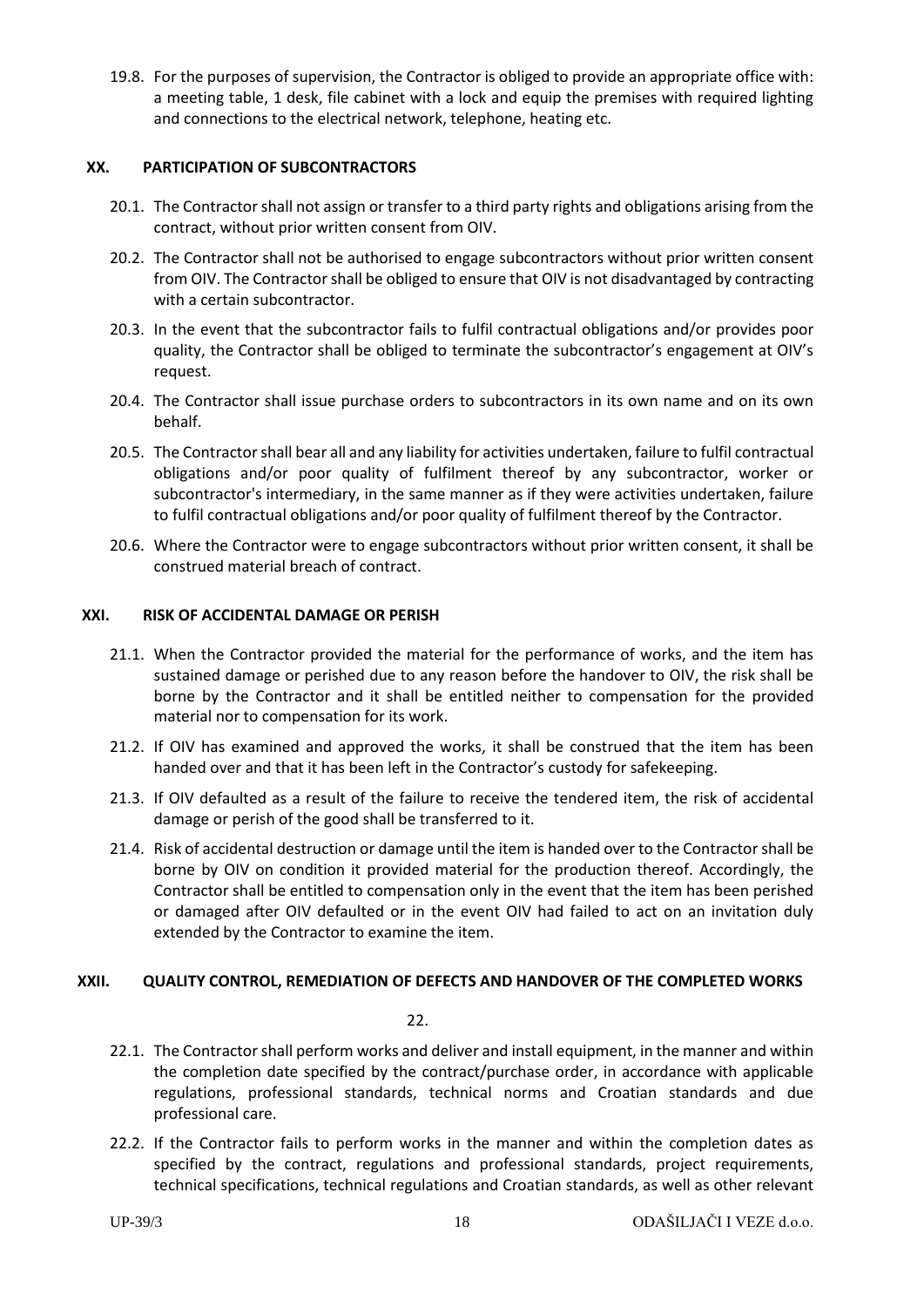applicable regulations and professional standards, OIV shall be entitled to request suspension of further performance of works and request that defects are rectified i.e. request continuation of performance of works in accordance with the contract/purchase order. In the event of the suspension of the performance of works, the Contractor undertakes to secure the previously performed works from degradation. Furthermore, the Contractor shall take appropriate measures to minimise the costs thereto. The costs pertaining to security of the performed works and any and all related expenses shall be borne by the Contractor. The Contractor shall indemnify OIV for the damage incurred by the suspension of the performance of works. Indemnity shall include compensation for loss of profit. In that case, OIV shall not be obliged to indemnify the Contractor.

- 22.3. If the Contractor fails to comply with OIV's request described in the foregoing paragraph no later than 7 (seven) business days upon the receipt of the request, OIV shall be entitled to terminate the contract by written notification with immediate effect and request compensation for incurred damage.
- 22.4. The works shall be deemed completed upon the performance of the contracted works and entries on the performed works into site diary by the Contractor and subsequent verification by the supervising engineer. Where the supervisor has been appointed and site diary has not been properly kept, the works shall be deemed completed based on a written notice on completion of the works certified by the supervisor.
- 22.5. The Contracting Parties shall commence quality control of the performed works no later than 7 (seven) business days after their completion. In the event of performance of works in phases, OIV reserves the right to request for the handover of certain groups of works within a particular phase even prior to the completion of all works.
- 22.6. Final quality and quantity control of the performed works shall be carried out during the quality control of the performed works. After the quality control of the performed works, a handover and acceptance documentation between authorised representatives of both Contracting Parties and OIV's authorised supervisor and the Contractor's certified works manager shall be drawn up no later than seven (7) calendar days from the date of delivery of a written notice by the Contractor on the completion of the construction works.
- 22.7. No later than at quality control of performed works the Contractor shall submit to OIV's authorised supervisor evidence on the usability requirements of installed materials and products in order to demonstrate the quality of performed works.
- 22.8. The Contractor shall be obliged to submit all evidence and attests on the volume and quality of performed works and installed materials together with associated guarantees which are necessary for uninterrupted operation of the installed equipment and material and to enable their control.
- 22.9. The Contractor shall, prior to the handover, update the attest documentation of the performed works and installed material at its own expense.
- 22.10.The Contractor's responsible persons, OIV's authorised supervisor and the Committee appointed by OIV shall be obliged to be present at quality control of the performed works.
- 22.11.The Contractor shall, at its own expense, rectify all the defects in the performed works, which shall be duly recorded within the mutually agreed deadline, and which shall not be longer than 30 calendar days and no later than the date specified by the records of quality control. If the Contractor, during defect remediation process, fails to act in accordance with a reasonable request made by OIV and fails to rectify defects, OIV shall be entitled to indemnities due to defective work and non-fulfilment of contractual obligations.
- 22.12.If the Contractor, within reasonable time, fails to rectify defects identified during handover of the performed works, OIV may engage third person to carry out remediation of defects and the expense shall be borne by the Contractor. Reasonable deadline for remediation of defects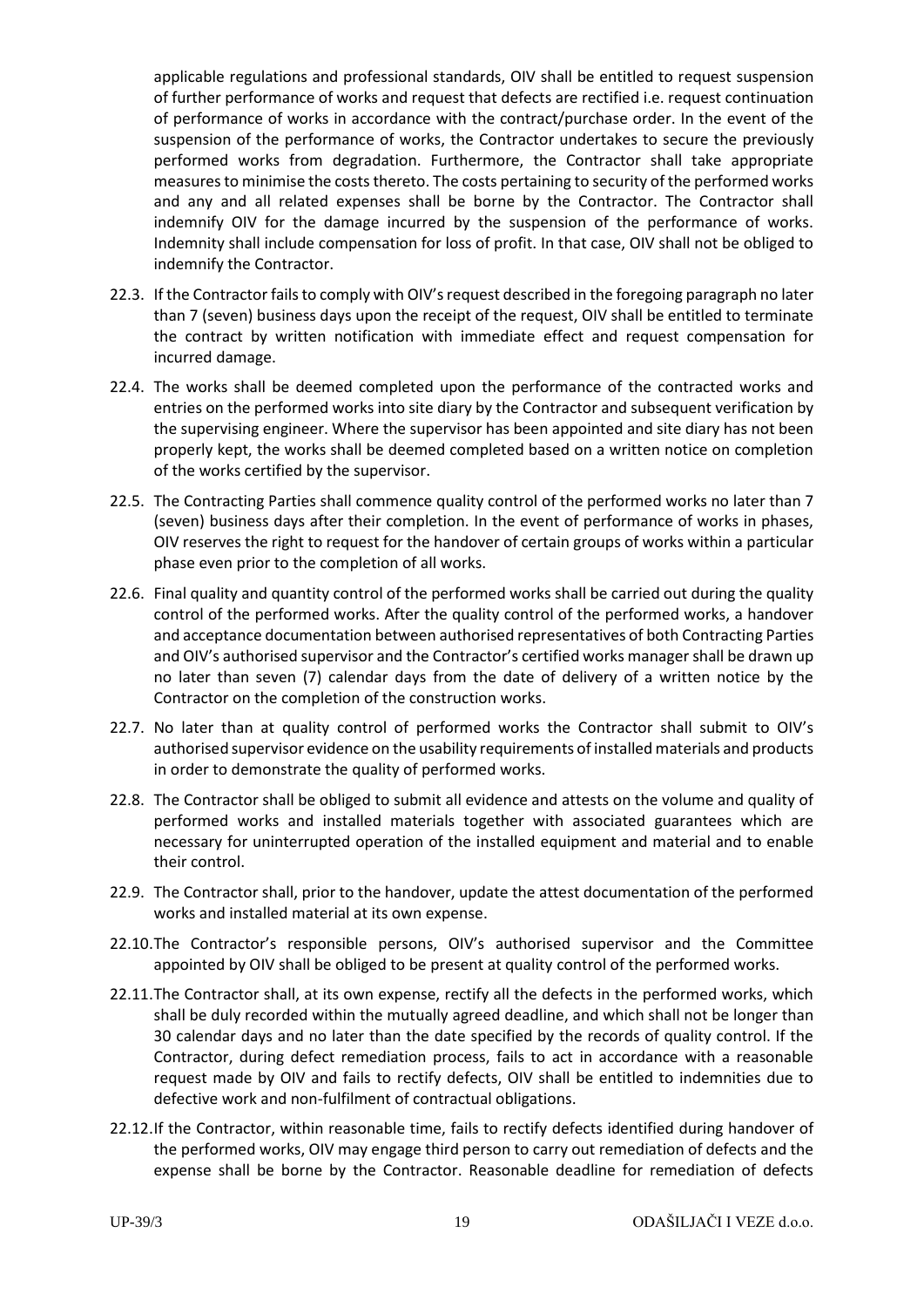identified during handover of the performed works shall be determined by OIV at the proposal of authorised supervisor.

- 22.13.OIV has the right to retain a proportion of the contracted price for the remediation of defects mutually determined during the handover of works in the amount covering the cost of remediating defective work, unless otherwise provided for in the contract by means of other bid securities in a sufficient amount.
- 22.14.Works shall be deemed accepted by OIV upon mutual signing of the positive handover and acceptance documentation. The handover report must enclose all documentation related to the installed products and equipment such as manufacturer's certificates, instructions for use and maintenance and warranty cards (manufacturer's warranty) with a list of authorized services. The process of handover shall thereby be successfully completed. If the Contractor without justifiable cause refuses to participate in the handover or without justifiable cause fails to respond to notification of handover, OIV shall be entitled to draft the handover and acceptance documentation without the Contractor's participation. Thusly drafted handover and acceptance documentation shall be delivered to the Contractor. Consequences related to the handover occur on the date of delivery of the handover and acceptance documentation. If in the handover and acceptance documentation it is established that the Contractor shall complete, repair or rectify certain works at its expense, the Contractor shall commence with such works with immediate effect. If the Contractor fails to perform such works within the timelines defined by OIV, OIV may engage alternative person to carry out the works and the expense shall be borne by the Contractor.
- 22.15.Costs of quality control shall be borne by the Contractor in case it fails to enable OIV to duly carry out the control of all performed works and installed materials and equipment, and thereby incur costs at subsequent control that otherwise would not have existed. In that case, the Contractor shall bear all direct and indirect costs incurred due to untimely quality control.
- 22.16.In case of carrying out several types of consecutive works and in case of commissioning a part of the previously performed works, i.e. in case where subsequent control of previously performed works is impossible to perform, quality control and handover of performed works is partial.
- 22.17.When taking over certain types of works at the construction site which are followed by other types of works (e.g., reinforced concrete works/steel load-bearing structures, wall and floor finishes prior to laying down of final floor structure or wall claddings and floorings, reinforced concrete works/metalwork, etc.), it is necessary to perform handover of previously carried out works by recording and signing the site diary and measurement book of the party which had performed previous works and the party which takes over the state of performance and continues with its type of works. Thereby the party which performed the works shall hand them over in the state specified by the design and according to professional standards or other special regulations.
- 22.18.The party that preceded in the performance of works shall at its own expense provide all required controls to demonstrate the accuracy and quality of the performed works, and it shall rectify any and all defects without delay at its own expense. By taking over the previously performed works in a written manner, the next contractor excludes the right to any claim related to the previously performed works.

# <span id="page-19-0"></span>**XXIII. GUARANTEE PERIOD**

- 23.1. During the handover of works, the contractor guarantees that the performed works are not subject to defects that prevent or significantly reduce their value or purpose as stipulated in the contract.
- 23.2. Guarantee period starting from the date of mutual signing of the positive handover and acceptance documentation.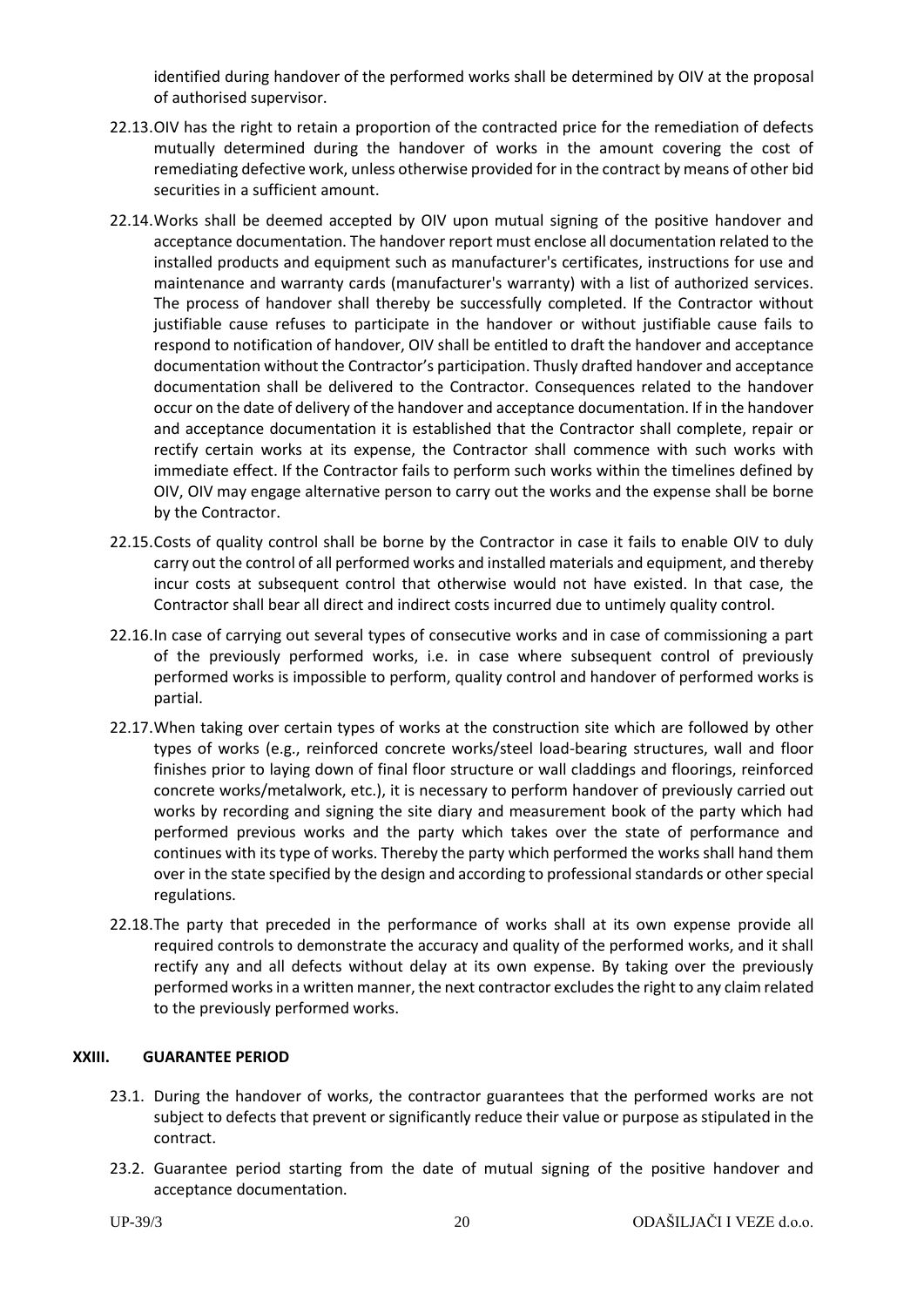- 23.3. Manufacturer's guarantee for installed equipment shall be transferred starting from the date of commissioning of that equipment. The Contractor shall obtain and submit to OIV all documentation related to manufacturer's guarantee, along with instructions for use. The Contractor is obliged to ensure conditions specified by the manufacturer with regard to installation of equipment according to which the manufacturer shall issue the guarantee along with the proof that the Contractor has been licensed by the manufacturer for installation of the equipment. Manufacturer's supervision shall be mandatory on condition it is specified in the manufacturer's guarantee. Costs of manufacturer's guarantee shall be borne by the Contractor in their entirety.
- 23.4. Manufacturer's guarantee for installed material shall be transferred if the guarantee validity period is equal or longer than the validity period for works on installation of material, starting from the date of commissioning of that material. Otherwise, installation of material with shorter warranty period is not permitted without the special written approval of the designer, supervising engineer and OIV. The Contractor shall be obliged to provide instructions/conditions for performance of works from the manufacturer according to which the manufacturer shall issue the guarantee. Manufacturer's supervision shall be mandatory on condition it is specified in the manufacturer's guarantee. Costs of manufacturer's guarantee shall be borne by the Contractor in their entirety.
- 23.5. The Contractor shall guarantee to OIV that installed materials are of the most recent manufacture date, new, previously unused, without latent or visible defects and attested, which shall be verified in writing. The Contractor shall not be held liable for any latent defects which may arise after the period of two years from the proper handover of the installed equipment or installed material. The reference to latent defects does not exclude OIV's exercise of rights under guarantee period. Within a month of their detection, OIV can invoke latent defects which could not have been detected by an ordinary inspection.
- 23.6. If any irregularities in the performed works and/or irregularities in the delivered equipment or material due to manufacturing defects are identified during the guarantee period, the Contractor shall, entirely at its own expense rectify all identified defects which shall include replacing every and all defective or faulty part, or delivery of a new part or new equipment without delay or within the term defined by the contract.
- 23.7. The guarantee period for the quality of performed works, installed equipment and materials shall be extended for the period necessary for rectifying defects, repairing malfunctions or replacing damaged installed material.
- 23.8. The Contractor shall, within the guarantee period, provide and deliver parts necessary to repair malfunctions or rectify defects or replace installed equipment or material, without delay and no later than 48 (forty-eight) hours of the receipt of OIV's request to repair or rectify defected installed equipment unless otherwise defined by contract/purchase order or otherwise.
- 23.9. If the Contractor fails to rectify the defects within the time limit set forth in the previous Article, OIV reserves the right to rectify defects at the Contractor's expense by enforcing the defect liability guarantee. In the event that the defect liability guarantee proves insufficient, the Contractor shall submit a new guarantee in the amount collected, within 8 (eight) days from the request by OIV, so that the defect liability guarantee within the guarantee period equals to the amount specified in the contract.
- 23.10.The guarantee shall not include malfunctions and defects to the equipment resulting from improper operation and maintenance.
- 23.11.Lengths of guarantee periods vary and shall be specified in project documentation and procurement documentation.
- 23.12.If a project or procurement documentation does not specify the length of the guarantee period, the Contractor shall guarantee for the quality of all works performed, installed equipment and materials used for a minimum of 24 months, and 15 (fifteen) years for the security of reinforced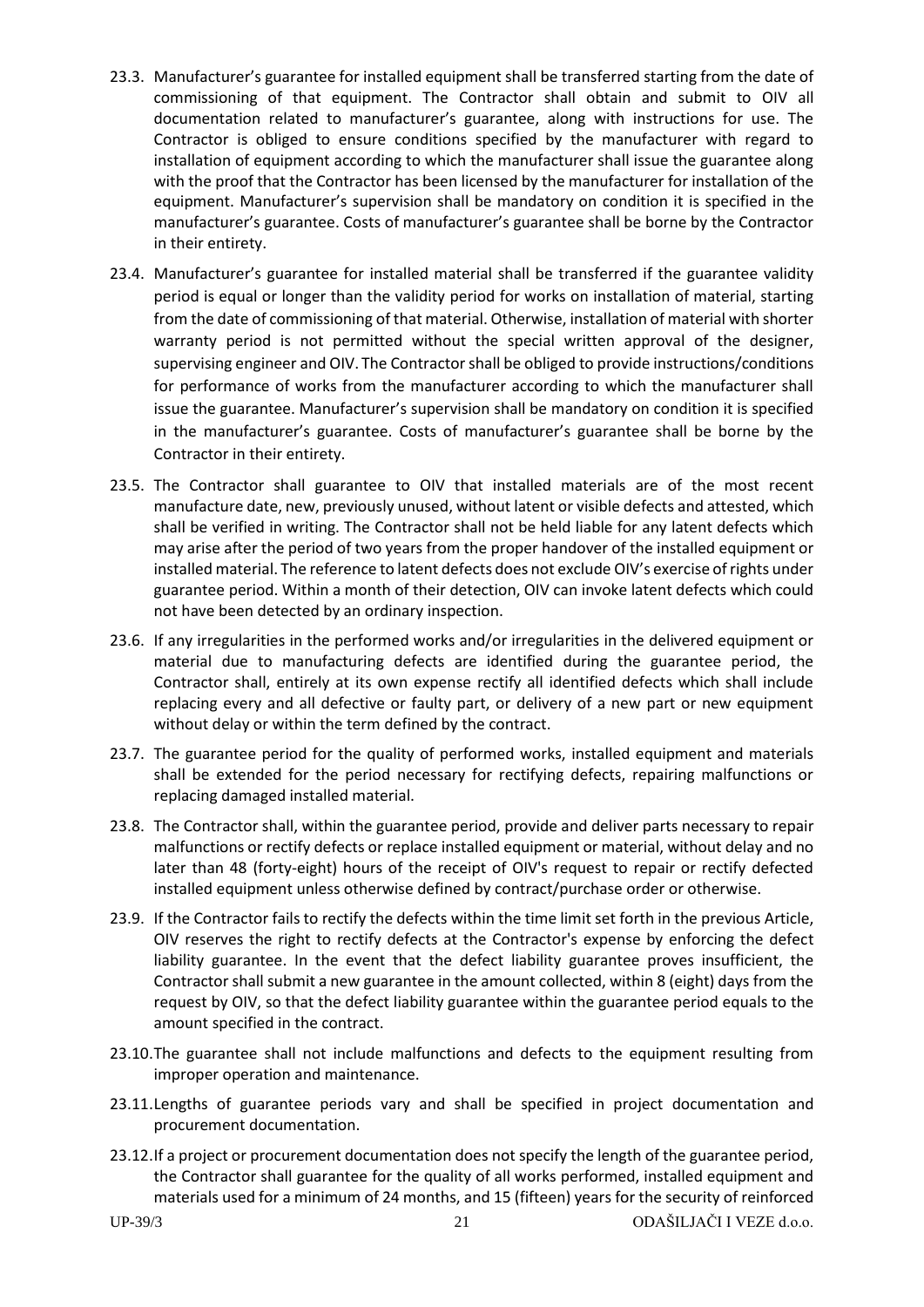concrete structures and flat roofs, 10 (ten) years for sloping roofs and for all latent defects, starting from the day of signing the positive handover and acceptance documentation.

- 23.13.For all delivered and installed equipment, materials and performed works the Contractor shall submit the required attest documentation, certificates of compliance etc. Prior to installation of material the Contractor shall carry out all quality assessments required for a particular type of performed works, and all as per applicable law and subordinate legislation which regulate construction industry. Where the methods of testing equipment and materials have not been specified in the technical documentation or technical regulations, they shall be determined by OIV. The Contractor shall be obliged to perform the aforementioned at no additional charge.
- 23.14.If, after successful signing of handover and acceptance documentation, the contract provides for a technical inspection of works, all possible deficiencies that might be discovered during the technical inspection of works shall be considered deficiencies within the guarantee period.
- 23.15.Exceptionally, OIV may specify a different beginning date and length of the guarantee period, which shall be set out in PD and/or contract.
- 23.16.The beginning date and the length of the guarantee period as well as other relevant provisions related to guarantees shall be specified in the contract or otherwise.
- 23.17.In the event that the guarantee period is shorter than two years, the provision on latent defects stipulated in these GTC shall apply.

#### <span id="page-21-0"></span>**XXIV. INSURANCE AND LIABILITY FOR DAMAGE**

- 24.1. The Contractor shall undertake all necessary measures to prevent occurrence of possible material or non-material damage for OIV in the course of performance of works, or shall compensate to OIV all incurred damage in full and at its own expense.
- 24.2. The Contractor shall compensate all the damage caused to OIV and/or third parties which occurred in the course of performing works by its employees and machinery and by other equipment and by acting contrary to professional standards and contrary to instructions of certified works manager and OIV's authorised supervisor.
- 24.3. For the entire duration of the performance of works, the Contractor shall undertake all necessary measures for insurance and protection of facilities, works, equipment, materials, workers, passers-by and traffic.
- 24.4. The Contractor shall for the entire duration of the performance of works under the contract insure all works with an appropriate insurance company in line with the contract.
- 24.5. Pursuant to this Article, insurance shall mean performance of physical works, assigning its employees for control and supervision, as well as insurance with an insurance company. OIV shall bear no liability in that regard.
- 24.6. In the event of breach of contractual relationships (non-performance or faulty performance of obligations) the Contractor shall compensate to OIV all and any damage, to the full amount of the damage. Indemnity shall include compensation for loss of profit. In the event of a joint venture by several business entities, unless otherwise specified in the Contract, all partners shall be jointly and severally liable.

#### <span id="page-21-1"></span>**XXV. CONTRACTUAL PENALTY**

<span id="page-21-2"></span>25.1. Where the Contractor fails to perform any obligations under the contract/purchase order or any phase of works in a timely manner, the Contractor undertakes to pay for each day of delay an amount of 0.5 % (zero-point five percent) of the total contracted price and the total contractual penalty shall not exceed 10 % (ten percent) of the total contracted price, unless otherwise provided in the contract/purchase order or otherwise.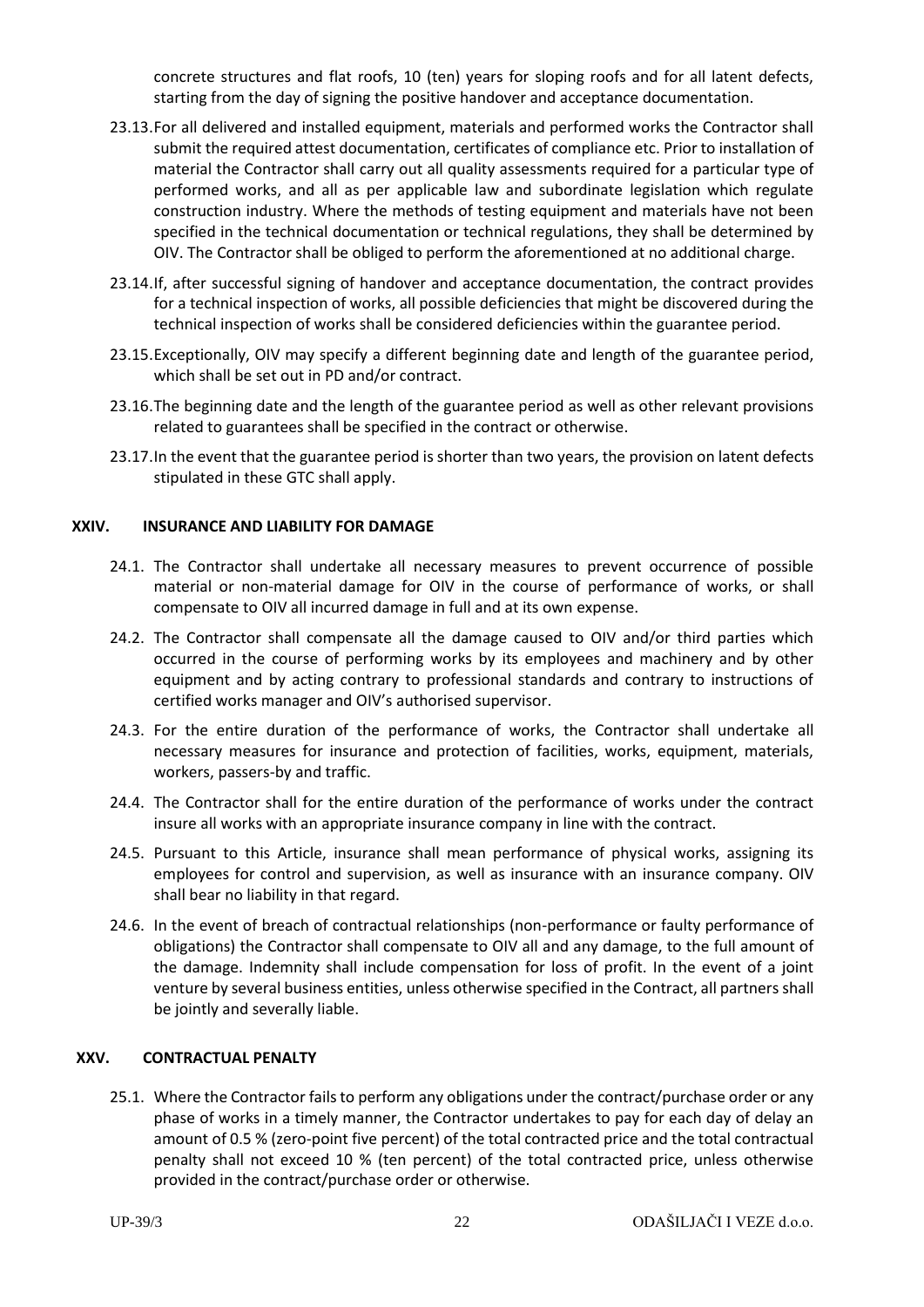- 25.2. Payment of contractual penalty shall not release the Contractor from the obligation to meet its contractual obligations.
- 25.3. Where, as a result of the Contractor's delay in performance of contractual obligations or any particular phase where performance of works in phases is envisaged, OIV suffers damage exceeding the amount of the highest contractual penalty, OIV shall be entitled to indemnities beyond the amount of contractual penalty, covering the full amount of the damage incurred.
- 25.4. In the event of Contractor's delay in performance of any obligation under the contract purchase order of more than 30 (thirty) calendar days after specified completion dates under the contract/purchase order, OIV shall, in addition to contractual penalty and indemnities, have the right to terminate the contract with immediate effect.
- 25.5. The Contractor shall pay contractual penalty within a period of 10 (ten) calendar days from the date on which an invoice is issued. Otherwise, OIV shall charge the amount of contractual penalty from the existing bid securities.

# <span id="page-22-0"></span>**XXVI. GUARANTEE FOR RECOVERY OF ADVANCE PAYMENT**

- 26.1. As a rule, OIV shall not make advance payments, unless it so specifies in procurement documentation or in extraordinary situations when it is so specified in the contract.
- 26.2. Where advance payments are made, the Contractor shall provide advance recovery guarantee in the amount of the contracted advance.
- 26.3. In lieu of the advanced recovery guarantee, the Contractor may guarantee with a cash deposit in the amount equal to the stipulated advanced recovery guarantee.
- 26.4. If the Contractor is required to extend the existing advanced recovery guarantee or required to submit a new advance recovery guarantee, it shall be obliged to extend the guarantee or provide a new advance recovery guarantee within a period of not less than 15 calendar days before the existing advance recovery guarantee expires. Otherwise, 0IV shall retain the right to charge the existing bid securities.
- 26.5. Delivery time, amount, form, repayment and other relevant provisions related to advance recovery guarantee shall be specified in the contract/purchase order or otherwise.

#### <span id="page-22-1"></span>**XXVII. PERFORMANCE GUARANTEE**

- 27.1. For breach of any contractual obligation, the Contractor shall provide a performance guarantee for a contract, or for a framework agreement when performance is stipulated therein, or for a contract based on the underlying framework agreement when no performance obligation is specified in the framework agreement.
- 27.2. OIV shall charge the amount of contractual penalty from the performance guarantee. The Contractor undertakes to ensure that the performance guarantee provides the possibility of charging contractual penalty as specified in this Article.
- 27.3. Where a framework agreement is concluded, a performance guarantee shall specify a percentage for the maximum contracted price, which shall not be binding for OIV, unless otherwise stipulated by the contract/purchase order or otherwise.
- 27.4. In lieu of the performance guarantee, the Contractor may guarantee its contract performance with a cash deposit in the amount equal to the stipulated performance guarantee.
- 27.5. In the event of a joint venture (joint bid) by several business entities, the performance guarantee shall be addressed jointly to all members of the joint venture, and not exclusively to one member, and it shall specify that it pertains to a joint venture or each member may submit a performance guarantee severally for their part of the guarantee. In such case, the cumulative amount of the submitted guarantees shall equal the total amount of the performance guarantee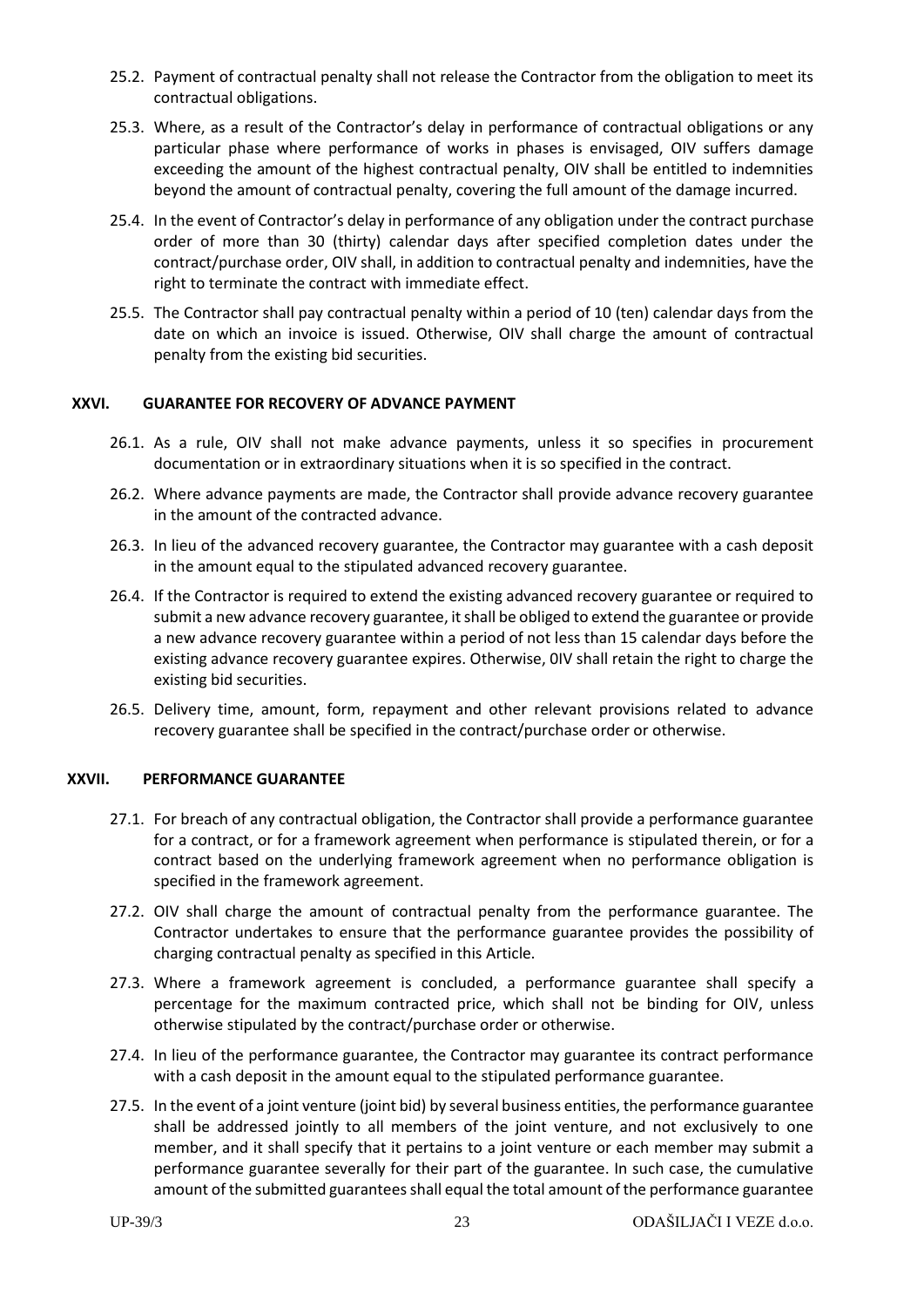as required. In the event of a joint venture by several business entities, one member can make the cash deposits for all members jointly or each member can make a cash deposit severally for their share of the defect liability guarantee. In such case, the cumulative amount of the cash deposits shall equal the total amount of the the defect liability guarantee as required.

- 27.6. Unless otherwise specified by the contract/purchase order or otherwise, when concluding annexes that might result in an increase of the contracted price, the Contractor shall submit a new guarantee issued in proportional increased amount so that it shall amount to 10% (ten percent) of the new total contract value with annexes or it shall provide a guarantee for the difference in the amount. In the event the contract is extended, the Contractor shall extend the performance guarantee validity, unless otherwise specified in the contract/purchase order or otherwise.
- 27.7. If the Contractor is required to extend the existing performance guarantee or required to submit a new performance guarantee, it shall be obliged to extend the guarantee or provide a new performance guarantee within a period of not less than 15 calendar days before the existing performance guarantee expires. Otherwise, 0IV shall retain the right to charge the existing bid securities.
- 27.8. The type and amount of performance guarantee, consequences in the event that OIV is forced to use performance guarantee, the return of the guarantee to the Contractor, the possibility for OIV to use the guarantee, obligation to provide a new guarantee in case of guarantee period extension, consequences for failing to provide a guarantee and other relevant provisions concerning performance guarantee shall be regulated in the contract/purchase order or otherwise.

#### <span id="page-23-0"></span>**XXVIII. INSURANCE CLAUSE**

28.1. When stipulated by PD, contract/purcahse order or otherwise, OIV shall request from the Contractor to deliver the original of the professional liability insurance policy obtained from a prime insurance company, and which shall include employer's liability insurance and the original of the Contractor's all risk comprehensive insurance policy in construction and installation works obtained from a prime insurance company. Types of required policies, conditions of insurance, insured risks, scope of risk, policy value, policy duration and other detailed provisions shall be defined by the PD, contract/purchase order or otherwise.

# <span id="page-23-1"></span>**XXIX. DEFECT LIABILITY PERIOD**

- 29.1. OIV may request from the Contractor a guarantee for defect liability period. A guarantee for defect liability period shall be valid in cases where the Contractor fails to fulfil the obligation to rectify potential defects which may occur within the guarantee period.
- 29.2. If for objective reasons, the Contractor is unable to permanently rectify the damage within 48 hours (provide and deliver all equipment and materials), with prior written consent from OIV, the Contractor agrees to carry out temporary remediation no later than 48 hours from the receipt of the request in order to prevent greater damage of OIV's assets.
- 29.3. In lieu of the defect liability guarantee period, the Contractor may guarantee its contract performance with a cash deposit in the amount equal to the stipulated defect liability guarantee.
- 29.4. In the event of a joint venture (joint bid) by several business entities, the defect liability guarantee shall be addressed jointly to all members of the joint venture, and not exclusively to one member, and it shall specify that it pertains to a joint venture or each member may submit a defect liability guarantee severally for their part of the guarantee. In such case, the cumulative amount of the submitted guarantees shall equal the total amount of the defect liability guarantee as required. In the event of a joint venture by several business entities, one member can make the cash deposits for all members jointly or each member can make a cash deposit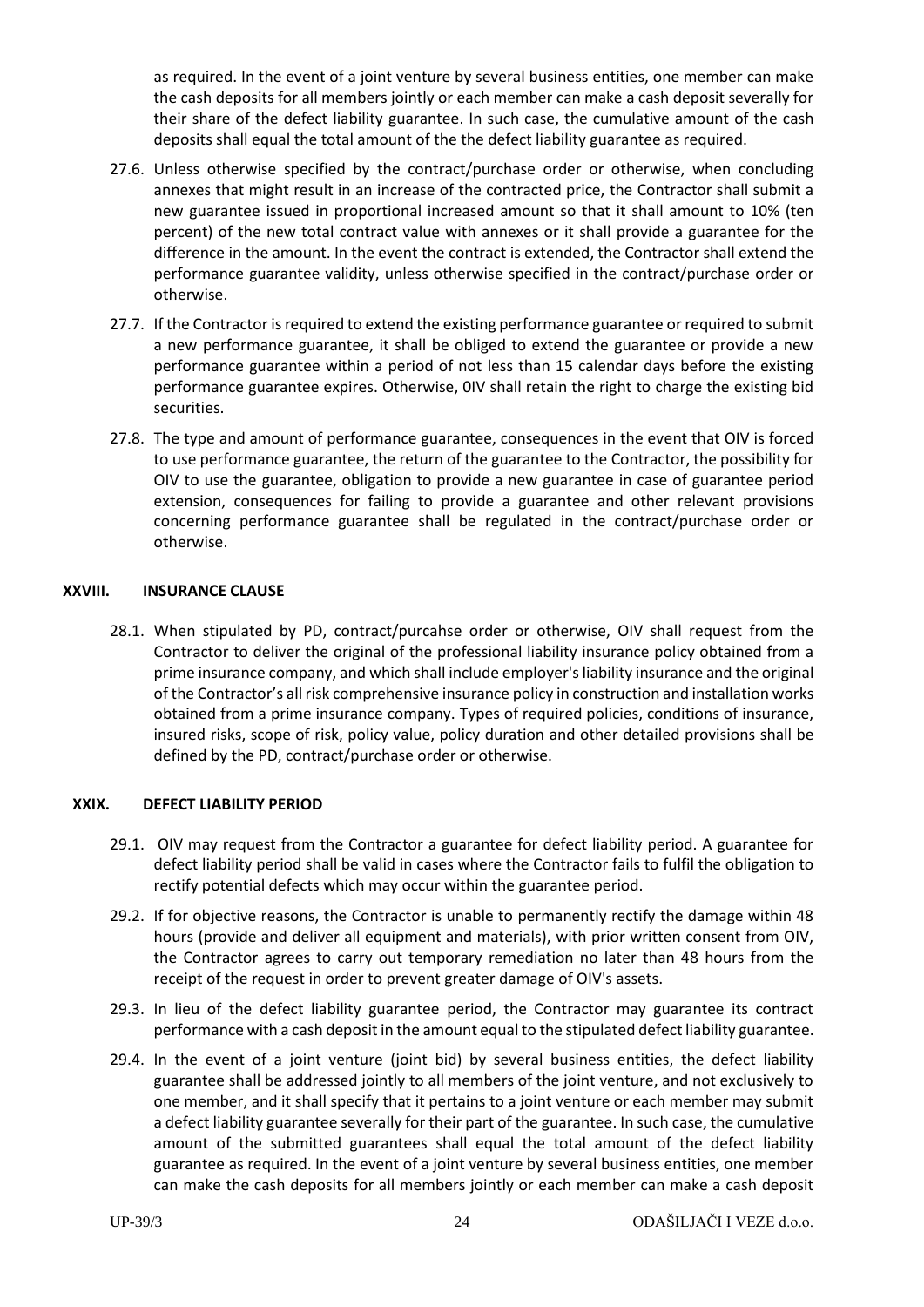severally for their share of the defect liability guarantee. In such case, the cumulative amount of the cash deposits shall equal the total amount of the the defect liability guarantee as required.

- 29.5. If the Contractor is required to extend the existing defect liability guarantee or required to submit a new defect liability guarantee, it shall be obliged to extend the guarantee or provide a new defect liability guarantee within a period of not less than 15 calendar days before the existing defect liability guarantee expires. Otherwise, 0IV shall retain the right to charge the existing bid securities.
- 29.6. Upon expiration of the warranty period, OIV shall return the defect liability guarantee to the Contractor on condition that the Contractor has fulfilled all obligations arising from the warranty period.
- 29.7. The type of defect liability guarantee, guarantee amount, defect liability period, consequences in the event that OIV is forced to enforce the guarantee, return of the guarantee to the Contractor, the possibility for OIV to use the guarantee, obligation to provide a new guarantee in the case of guarantee period extension, consequences for failing to provide a guarantee and other relevant provisions concerning defect liability period shall be regulated in the contract/ purchase order or otherwise.

#### <span id="page-24-0"></span>**XXX. COVENANT OF INTEGRITY**

30.1. Where the works being procured exceed HRK 100, 000, the Bidder shall provide, and attach to their bid, a certified Covenant of Integrity, to be provided by OIV with the invitation to submit a bid.

#### <span id="page-24-1"></span>**XXXI. ENERGY EFFICIENCY**

- 31.1. When procuring works which have or might have an impact on significant energy use, when applicable, technical specifications for procurement and bid selection criteria shall include requirements on energy efficiency, and bid evaluation process shall take into consideration energy efficiency, all in line with procurement documentation.
- 31.2. When applicable, OIV shall, as a rule, apply the following criteria to assess energy use, consumption and efficiency during planned or expected operational useful life of a product and installed equipment which are expected to have significant impact on energy efficiency: energy consumption, energy cost, required number of units per year, costs of annual maintenance and repair, expected lifespan and disposal costs.
- 31.3. Technical specifications for energy supply shall, as a rule, contain requirements ensuring efficient energy use, for example, requirements for energy quality, energy availability, environmental impact and similar. If necessary, specifications proposed by an energy supplier may be used.

#### <span id="page-24-2"></span>**XXXII. FORCE MAJEURE**

- 32.1. The Contracting Parties shall not be liable for non-performance of any obligation if such nonperformance is a result of force majeure event - an event beyond the control of the Contracting Parties and not a consequence of their own will, which directly impacts performance of contractual obligations and is not a result of negligence, which could not have been anticipated or avoided, provided that the Party affected by force majeure event has notified the other party thereof.
- 32.2. Force majeure shall include, but shall not be limited to, natural disasters, war, strike, embargo, restrictions.
- 32.3. In the event of force majeure, the affected Party shall do everything possible to fulfil its obligations.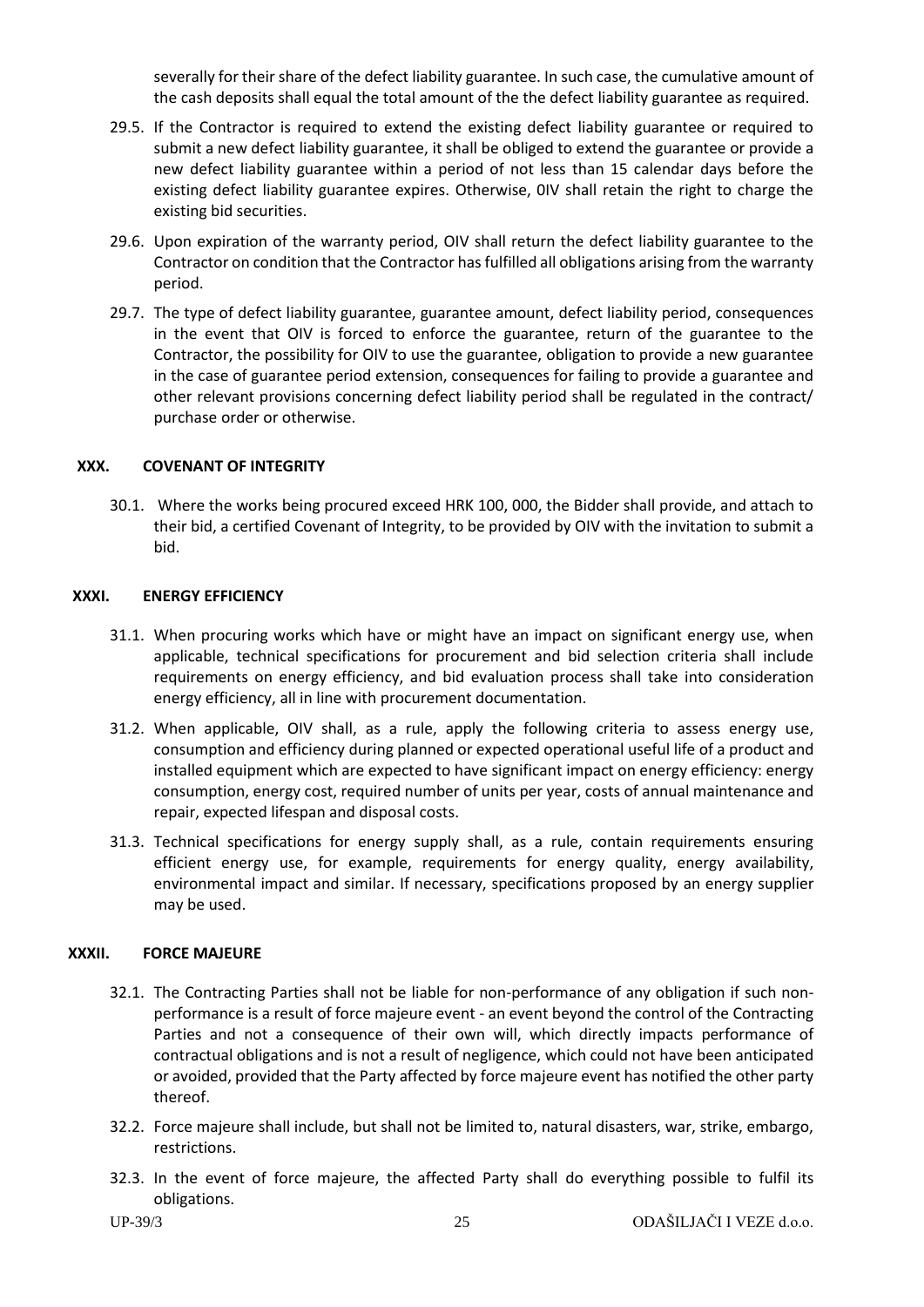32.4. The Contracting Party affected by force majeure event shall forthwith notify the other Party, in writing, thereof, it shall provide evidence for force majeure event and specify which obligations it is not able to meet as a result of force majeure event. In the event of force majeure, the causes of which last longer than 30 (thirty) days, OIV shall reserve the right to terminate the Contract by way of written notice and with immediate effect.

#### <span id="page-25-0"></span>**XXXIII. CONFIDENTIALITY**

- 33.1. Any confidential business information, business secret or data provided by one Contracting Party to the other Contracting Party or any information disclosed by Contracting Parties or by any other person on their behalf and in relation to the contract or any provision therein or any information obtained during the contract performance shall be confidential. The Contracting Parties shall not disclose any information concerning the content of the contract, without a prior written consent of the other Party. In addition, the Contracting Parties cannot prevent each other from disclosing any such information when doing so is requested by relevant authorities, when this is necessary in judicial procedure or if so prescribed by law.
- 33.2. The Contracting Parties shall be responsible for the conduct of their employees, for those who have any legal relation for the purpose of the contract, for their suppliers or those acting on their behalf on any legal grounds, including confidentiality clause herein, as if they performed those activities themselves.
- 33.3. Derogation from confidentiality provisions shall be made possible exclusively in the event when it is provided for in PD, contract/purchase order or otherwise.

#### <span id="page-25-1"></span>**XXXIV. PROTECTION OF PERSONAL DATA**

- 34.1. The Contractor shall process personal data, collected in the course of performing its contractual obligations, in line with Regulation 2016/679 of the European Parliament and of the Council of 27 April 2016 on the protection of natural persons with regard to the processing of personal data and on the free movement of such data, and repealing Directive 95/46/EC (General Data Protection Regulation), the Act on the Implementation of the General Data Protection Regulation (OG 42/2018) or other national regulation based on this Regulation, applying adequate technical and security measures designed to prevent unauthorised access, abuse, disclosure, loss or destruction.
- 34.2. The Contractor guarantees that all personal data obtained during the performance of the contract shall be kept secret and used exclusively for the purpose of fulfilling the contractual obligations. The Contractor shall further ensure that access to personal data is restricted only to employees who participate in the performance of the Contract and these employees shall maintain confidentiality of these data prior to access, processing and subsequent permanent deletion upon contract termination.

#### <span id="page-25-2"></span>**XXXV. INFORMATION SECURITY**

35.1. The Contractor guarantees compliance with the safety instructions set forth in ISMS-ZAP-009 Information Security Requirements for Suppliers and External business partners, published on OIV's website.

#### <span id="page-25-3"></span>**XXXVI. COMMUNICATION**

36.1. Communication or any other exchange of information between OIV and the Contractor may be done via post, electronically, by fax or through a combination of these means, as per OIV's choice. Communication between OIV and the Counterparty shall be verifiable regardless of the chosen means of communication. Selected means of communication must be generally available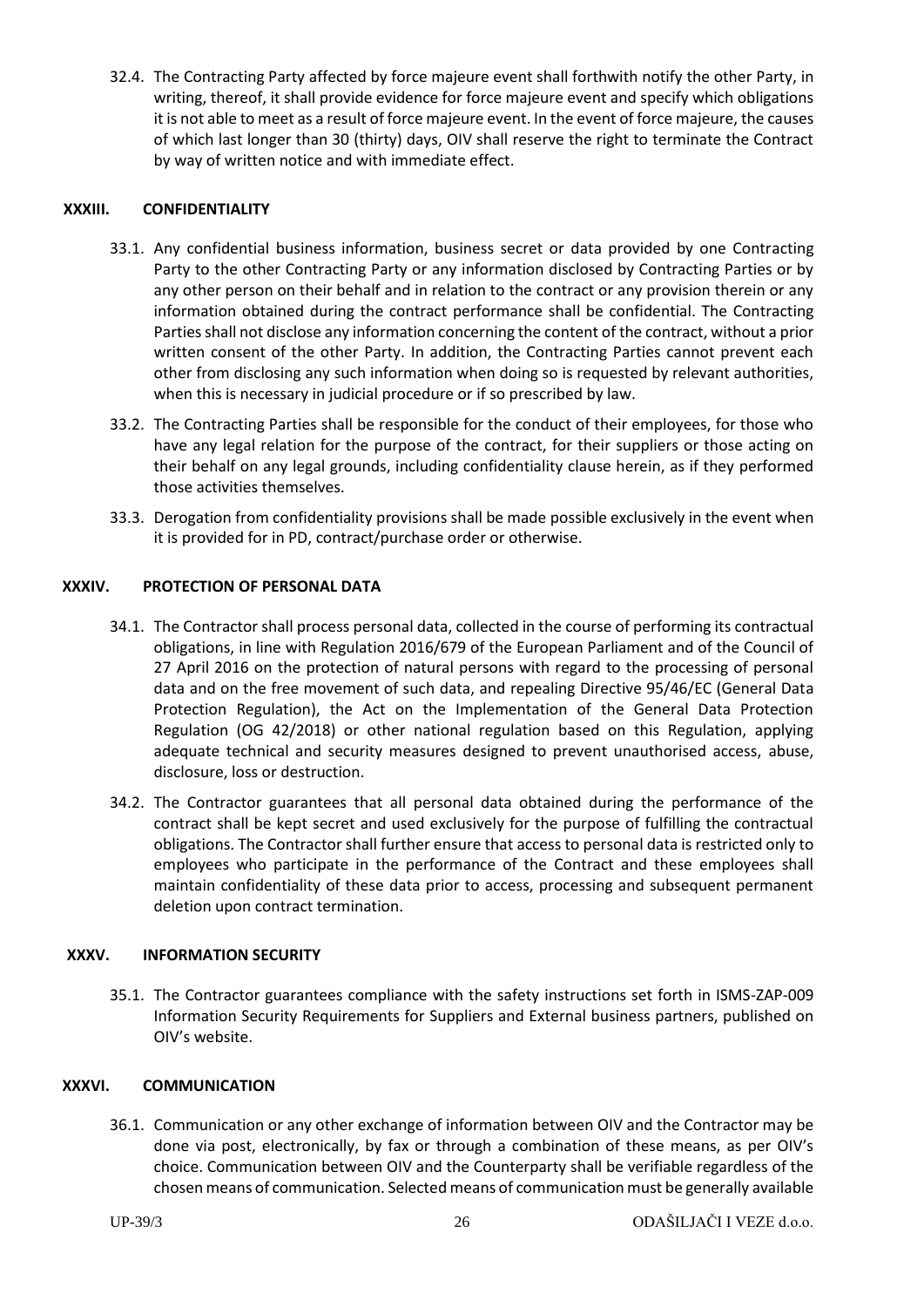and must not lead to discrimination. Electronic means of communication must not have discriminatory technical features and must be compatible with generally available IT technology products. Communication that is not recorded in writing shall have no legal effect.

36.2. Information on contact persons shall be provided in the sections for the receipt of notifications, which are attached to contracts and are an integral part thereof. Where a contact person has been changed, the Contracting Parties shall inform each other thereof within the shortest possible period via usual means of communication, in which case, an appendix to contracts shall not be required.

#### <span id="page-26-0"></span>**XXXVII. TERMINATION OF CONTRACT**

- 37.1. In the event of the Contractor's failure to meet completion dates, non-performance or defective performance of obligations, which have a significant impact on contract performance, OIV can unilaterally terminate the contract and shall be entitled to indemnities, covering the full amount of damage incurred. Indemnity shall include compensation for loss of profit.
- <span id="page-26-1"></span>37.2. If contractual penalty reaches the total amount pursuant to Articl[e 25.1.](#page-21-2), OIV reserves the right to terminate the contract with immediate effect.

#### **XXXVIII. AMENDMENTS TO THE CONTRACT**

- 38.1. Amendments to the contract shall have legal force only if such amendments are made in writing and duly signed by authorised representatives of both Contracting Parties.
- 38.2. Any verbal agreements or any statements made by representatives of the Contracting Parties shall not have any legal effect and shall not be binding for any Contracting Party.

#### <span id="page-26-2"></span>**XXXIX. DISPUTE RESOLUTION**

39.1. Any disputes shall be settled amicably by the Contracting Parties Where disputes cannot be resolved by negotiation, the Contracting Parties shall, where appropriate, resort to mediation to resolve the dispute and refer the matter to the Mediation Centre at the Croatian Chamber of Economy in accordance with relevant mediation rules. If the settlement of disputes by negotiation, mediation or conciliation may not be resolved, the competent court in Zagreb shall have jurisdiction.

#### <span id="page-26-3"></span>**XL. BILINGUAL CONTRACT/ PURCHASE ORDER**

40.1. Where the contract/purchase order is made in Croatian and English languages, in case of any divergence of interpretation, the English text shall prevail.

#### <span id="page-26-4"></span>**XLI. FINAL PROVISION**

41.1. The following customs of individual paragraphs and indents of the Special Construction Customs (Official Gazette of the SFRJ 18/1977, 29/1978, OG 53/1991, 35/2005) shall not be applicable, as follows: custom 18, custom 19, custom 20, custom 21, custom 22, paragraph 2. custom 24, custom 25, custom 26, custom 27, custom 29, custom 32, custom 33, custom 34, custom 35, custom 38, custom 39, paragraph 2. custom 43, custom 44, custom 45, custom 46, custom 49, custom 51, paragraphs 2. i 3. custom 54, custom 55, paragraph 2. custom 56, custom 58, paragraph 2. custom 59, custom 60, custom 62, custom 64, custom 65, custom 66, custom 71, paragraph 2. custom 72, custom 74, paragraphs 4. i 5. custom 76, custom 77, custom 78, custom 79, custom 80, custom 83, paragraph 3. custom 91, custom 92, paragraph 2. custom 96, custom 98 i paragraph 3. custom 104. In the event of any inconsistency between the provisions of these